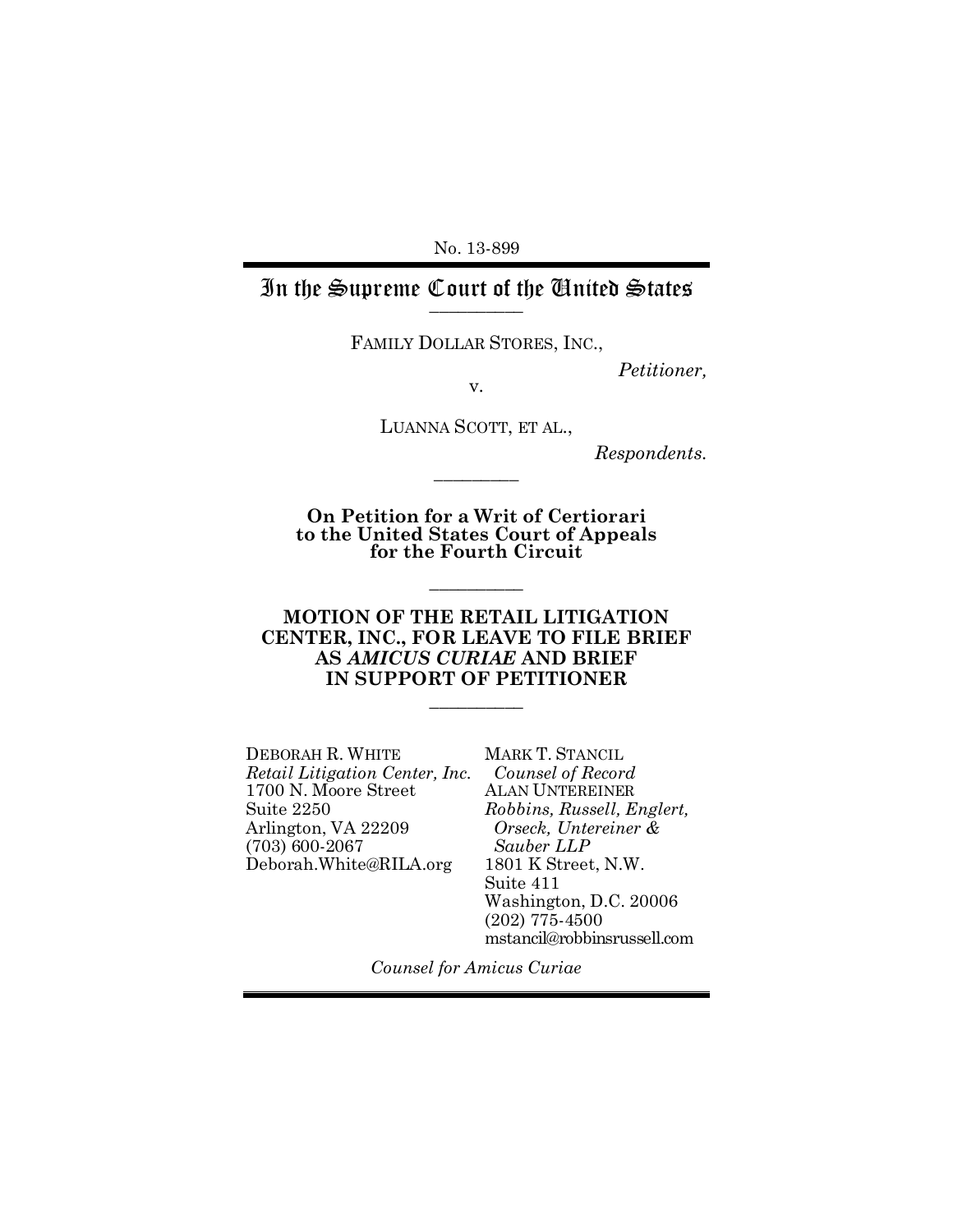#### **MOTION FOR LEAVE TO FILE BRIEF AS** *AMICUS CURIAE* \_\_\_\_\_\_\_\_\_\_\_\_\_\_\_\_\_\_

Pursuant to Rule 37.2 of the Rules of this Court, the Retail Litigation Center, Inc. ("RLC") moves for leave to file the accompanying brief as *amicus curiae*  in support of the petition for a writ of certiorari. Counsel for petitioner has consented to the filing of this brief, but counsel for respondents has withheld consent.

The RLC is a public policy organization that identifies and engages in legal proceedings that affect the retail industry. The RLC's members include many of the country's largest and most innovative retailers. The member entities whose interests the RLC represents employ millions of people throughout the United States, provide goods and services to tens of millions more, and account for tens of billions of dollars in annual sales. The RLC seeks to provide courts with retail-industry perspectives on important legal issues, and to highlight the potential industry-wide consequences of significant pending cases.

The questions presented in this case are of great importance to the retail industry, which stands on the front line of class-action litigation in virtually every jurisdiction nationwide. Major retailers are subject to a steady barrage of cases that rely upon novel and sometimes dubious theories seeking to achieve class-action status. The reason that plaintiffs and their lawyers are so eager to obtain class certification is simple: Class actions almost always settle before they are subject to adversarial testing in the courtroom. Modern class actions are large, ex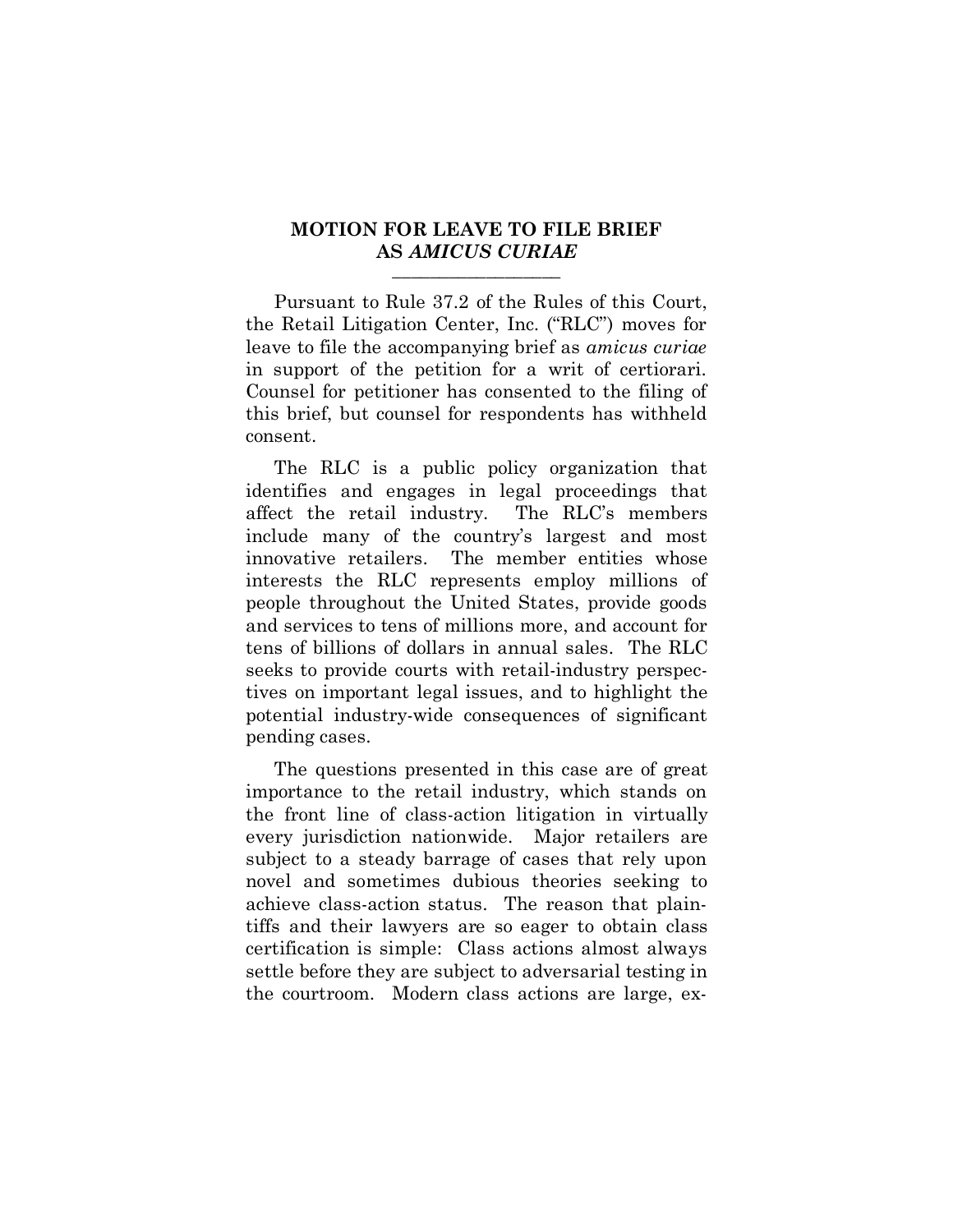pensive, and highly unpredictable—so much so that rational corporate decisionmakers can seldom afford to do anything but settle. Class certification, simply put, is the whole ballgame in many cases. And the ground rules governing interlocutory appeals of class-certification decisions under Fed. R. Civ. P. 23(f)—including the extent to which the courts of appeals may expand such jurisdiction by invoking the judge-made doctrine of pendent appellate jurisdiction—are thus of great practical significance.

In this case, the Fourth Circuit's decision to exercise pendent appellate jurisdiction has added to the general confusion in the lower courts about the scope and legitimacy of that doctrine, which is invoked in a variety of interlocutory appellate settings. It has also increased the uncertainty faced by *all* litigants in the important, high-stakes setting of a Rule 23(f) appeal. Had the Fourth Circuit declined to exercise pendent appellate jurisdiction in this case, it would never have reviewed the trial court's denial of leave to amend the complaint or reached its distorted and idiosyncratic reading of *Wal-Mart Stores, Inc.* v. *Dukes*, 131 S. Ct. 2541 (2011). This Court should grant review of the jurisdictional issue to bring clarity and predictability to this important area of the law.

Equally important to RLC's members is that courts faithfully apply the stringent requirements governing class certification set forth in Fed. R. Civ. P. 23, including the "commonality" requirement analyzed by this Court in *Wal-Mart*. The decision below, however, severely undermines the protections recognized in *Wal-Mart*, conflicts with that decision, and creates a circuit conflict that, if left uncorrected,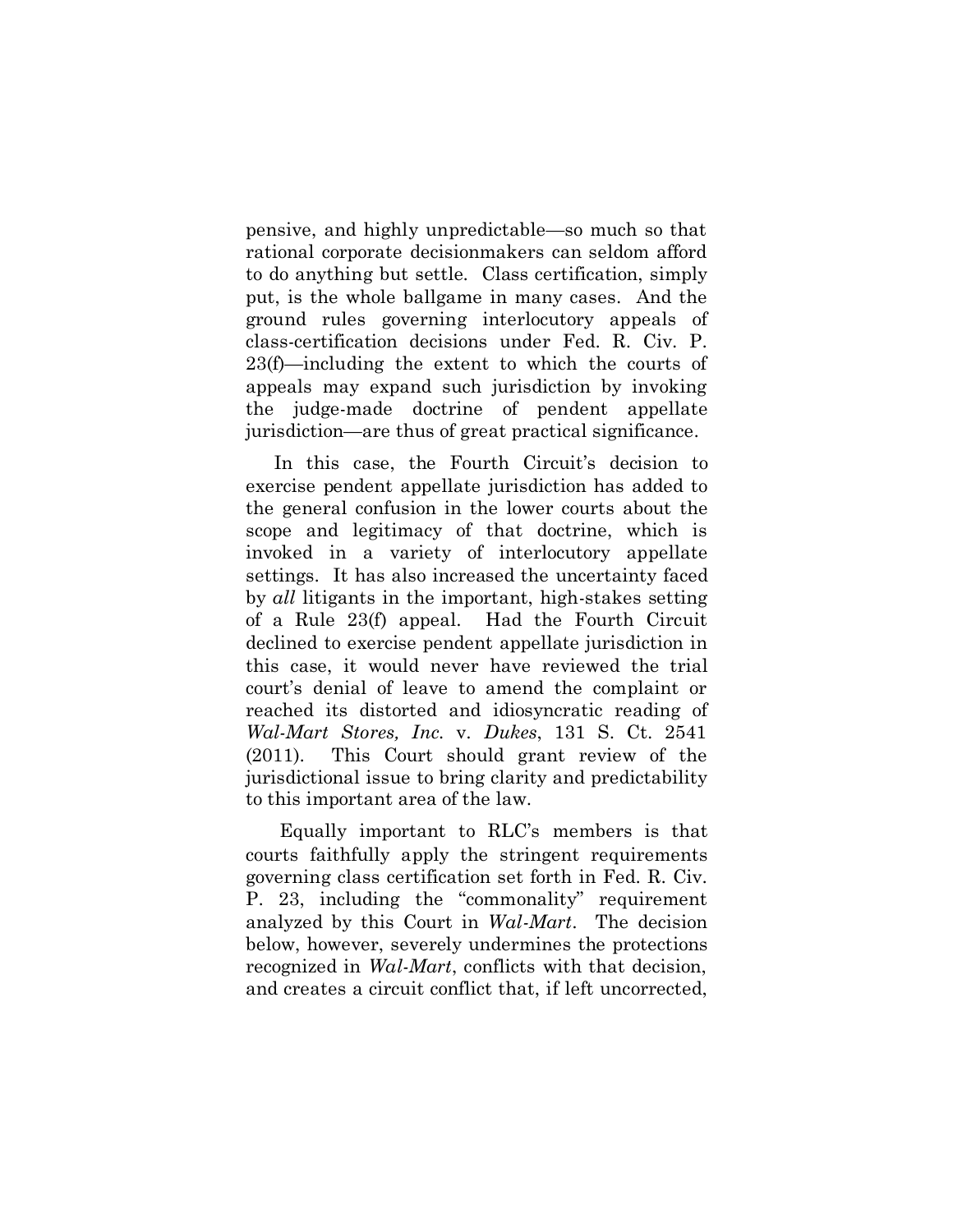will encourage forum-shopping and impose serious and unwarranted burdens on retailers and other class-action defendants. RLC and its members thus have a vital interest in both of the issues presented by the petition.

RLC's motion for leave to file the accompanying brief as *amicus curiae* should be granted.

Respectfully submitted.

DEBORAH R. WHITE *Retail Litigation Center, Inc.* 1700 N. Moore Street Suite 2250 Arlington, VA 22209 (703) 600-2067 Deborah.White@RILA.org

MARK T. STANCIL  *Counsel of Record* ALAN UNTEREINER *Robbins, Russell, Englert, Orseck, Untereiner & Sauber LLP* 1801 K Street, N.W. Suite 411 Washington, D.C. 20006 (202) 775-4500 mstancil@robbinsrussell.com

FEBRUARY 2014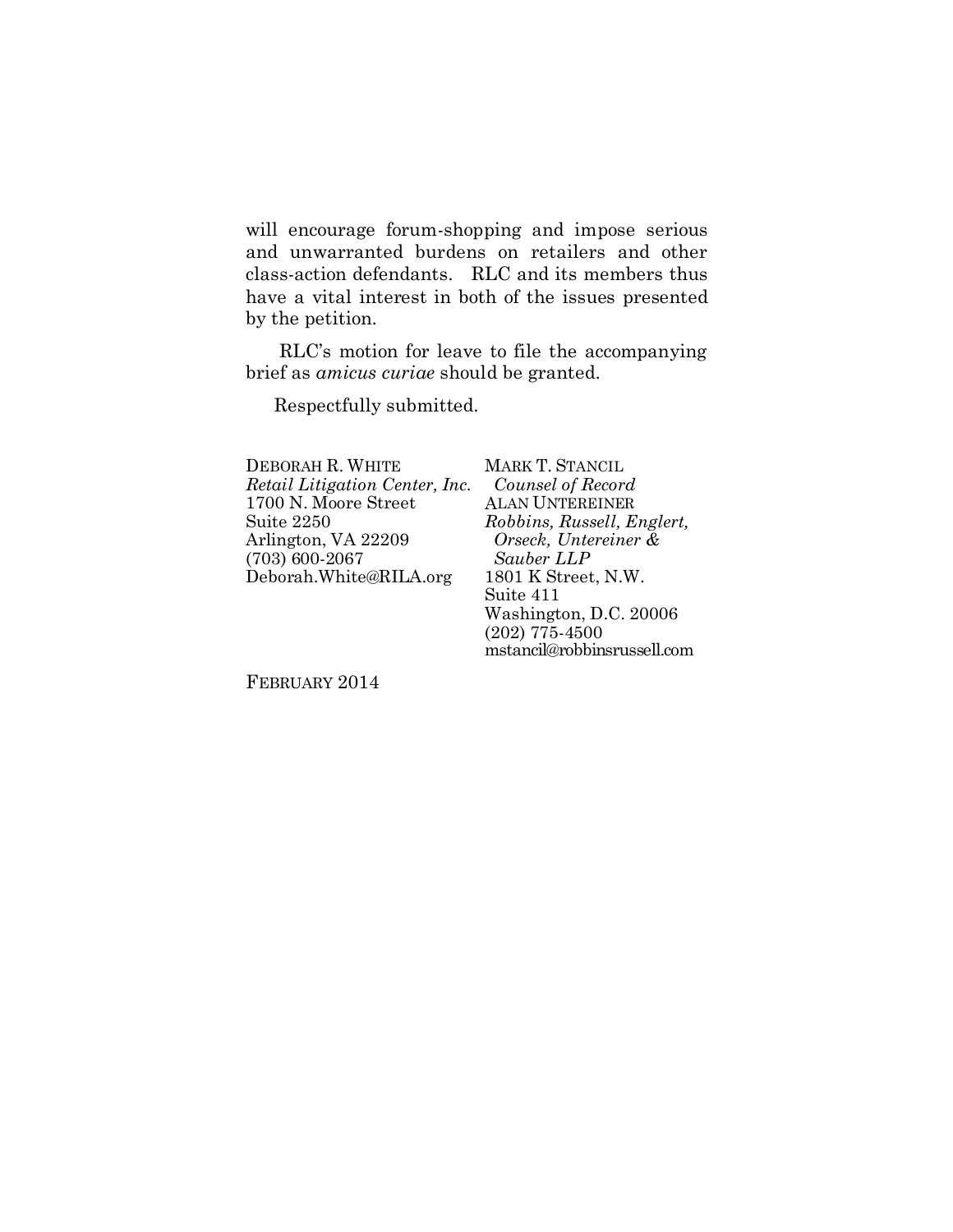## **TABLE OF CONTENTS**

|              | INTEREST OF THE AMICUS CURIAE 1                                                                                                                                   |  |
|--------------|-------------------------------------------------------------------------------------------------------------------------------------------------------------------|--|
|              | INTRODUCTION AND SUMMARY OF                                                                                                                                       |  |
|              |                                                                                                                                                                   |  |
| I.           | The Court Should Clarify The Doctrine Of<br>Pendent Appellate Jurisdiction And<br>Thereby Reduce Uncertainty In The<br>Critically Important Setting Of Rule 23(f) |  |
| $\mathbf{A}$ | Jurisdictional Rules Should Be Clear,<br>And The Need For Such Clarity Is<br>Especially Great In The Context Of                                                   |  |
| <b>B.</b>    | Only This Court Can Authoritatively<br>Clarify The Doctrine Of Pendent                                                                                            |  |
| $C_{\cdot}$  | This Case Presents A Valuable<br>Opportunity To Address The                                                                                                       |  |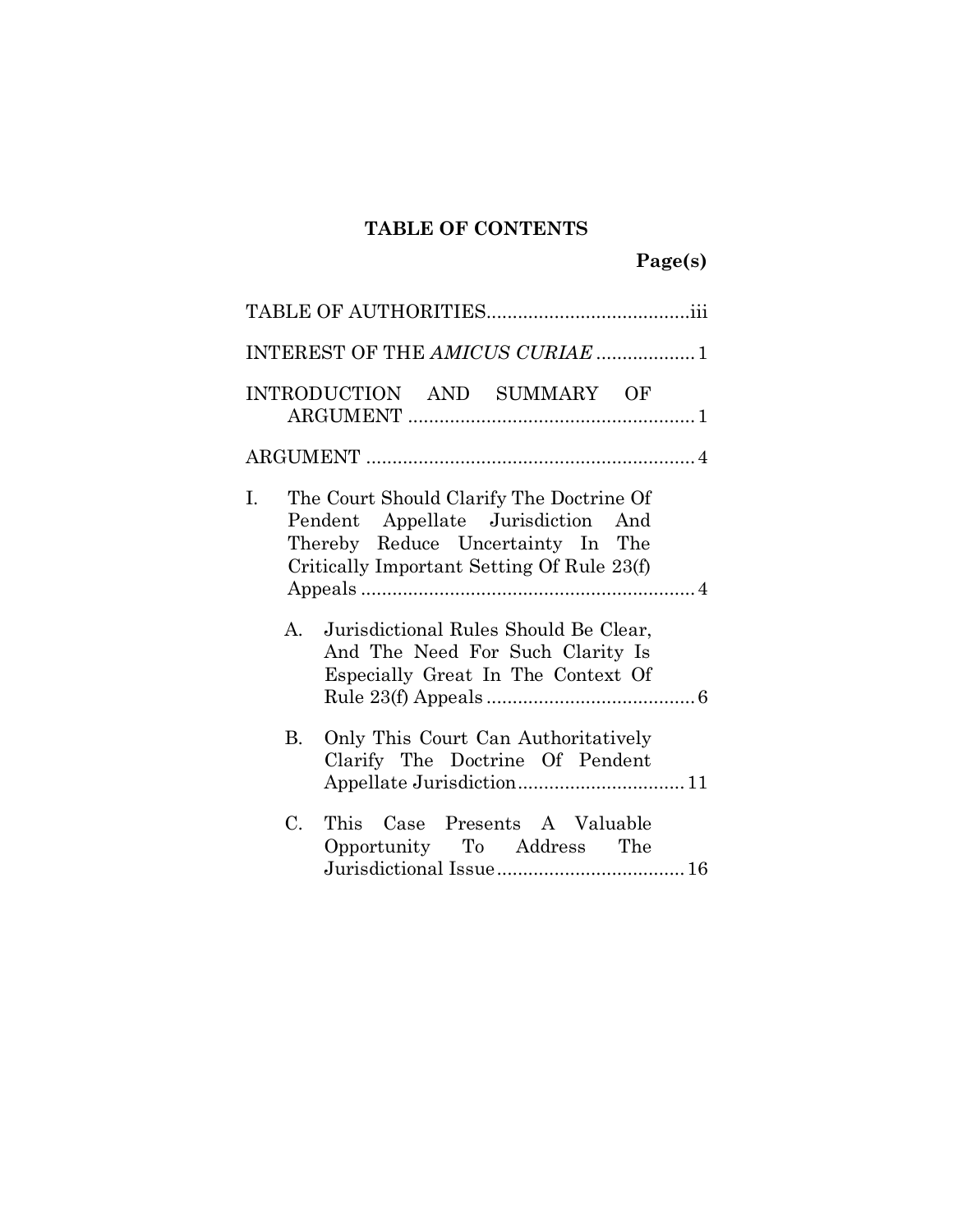## **TABLE OF CONTENTS – cont'd**

**Page(s)**

| П.                                |             | The Fourth Circuit's Cramped And     |  |
|-----------------------------------|-------------|--------------------------------------|--|
|                                   |             | Indefensible Reading Of Wal-Mart     |  |
|                                   |             | Warrants Further Review Or Summary   |  |
|                                   |             |                                      |  |
|                                   |             | A. If Left Uncorrected, The Decision |  |
| Below Will Create Uncertainty And |             |                                      |  |
|                                   |             | Expose Class-Action Defendants To A  |  |
|                                   |             | Higher Risk Of Burdensome And        |  |
|                                   |             | Unwieldy Litigation And Coercive     |  |
|                                   |             |                                      |  |
|                                   | $B_{\cdot}$ | The Decision Below Will Also         |  |
|                                   |             | Encourage Forum-Shopping,            |  |
|                                   |             | Especially In Cases Involving        |  |
|                                   |             | Nationwide Retailers Such As Many    |  |
|                                   |             |                                      |  |
|                                   |             | 23                                   |  |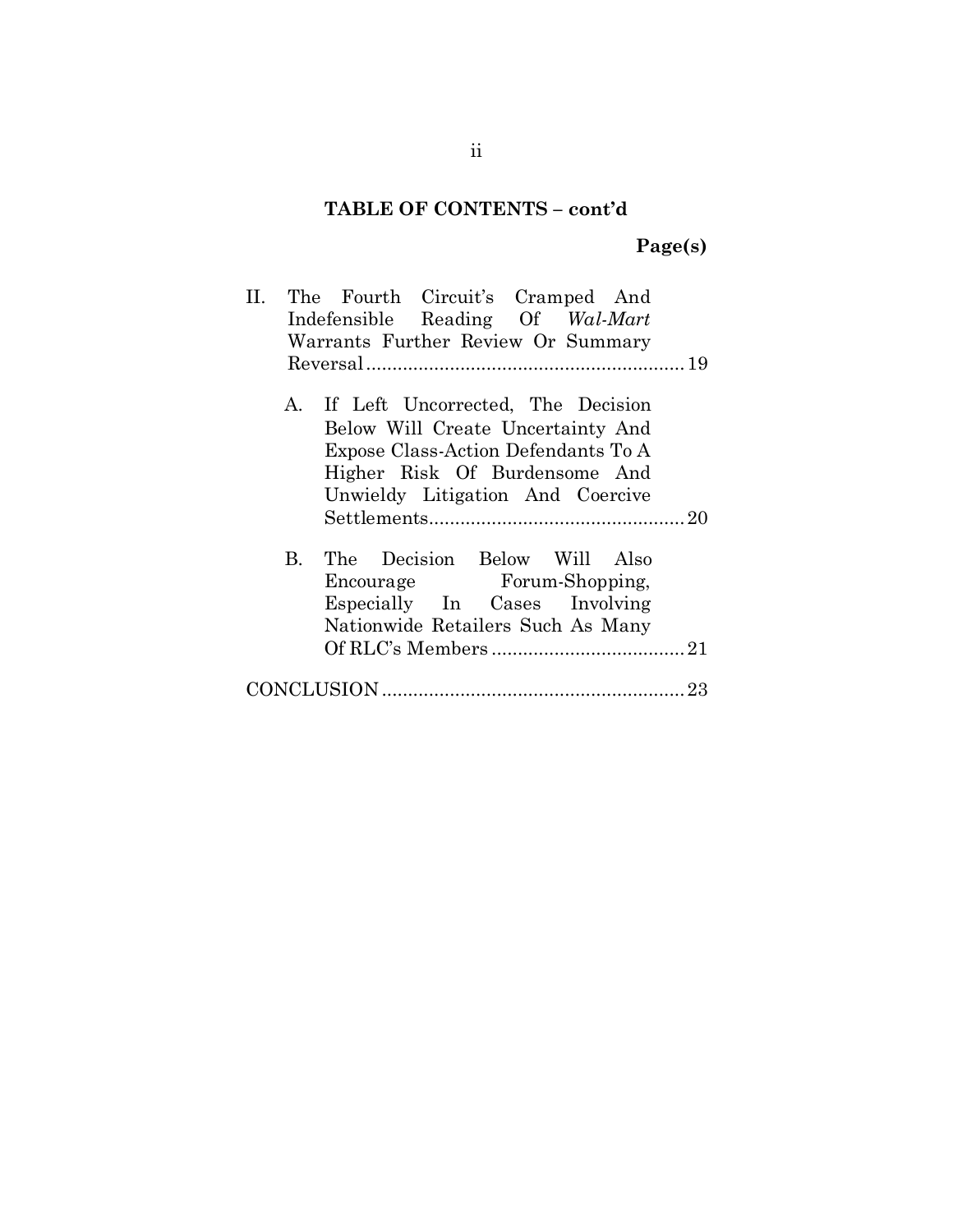## **TABLE OF AUTHORITIES**

## **Page(s)**

## **Cases**

| Ashcroft v. Iqbal, 556 U.S. 662 (2009)3, 15                                                                                               |
|-------------------------------------------------------------------------------------------------------------------------------------------|
| Brown v. Nucor Corp., 576 F.3d 149 (4th Cir.                                                                                              |
| <i>Davis v. Jacobs, 454 U.S. 911 (1981) (order) </i> 7                                                                                    |
| Grupo Dataflux v. Atlas Global Grp., L.P., 541                                                                                            |
| Hartman v. Moore, 547 U.S. 250 (2006)3, 14, 15                                                                                            |
|                                                                                                                                           |
| Hohn v. United States, 524 U.S. 236 (1998)7, 15                                                                                           |
| Hohn v. United States, 522 U.S. 944 (Oct. 31,                                                                                             |
| In re Rhone-Poulenc Rorer, Inc.,<br>51 F.3d 1293 (7th Cir. 1995)  2, 20, 21                                                               |
| Levin v. Madigan, 692 F.3d 607 (7th Cir.<br>2012), cert. granted, 133 S. Ct. 1600 (Mar.<br>18, 2013), cert. dismissed, 134 S. Ct. 2 (Oct. |
| <i>Madigan v. Levin,</i> 134 S. Ct. 2 (Oct. 15, 2013)                                                                                     |
| McKowan Lowe & Co. v. Jasmine, Ltd., 295                                                                                                  |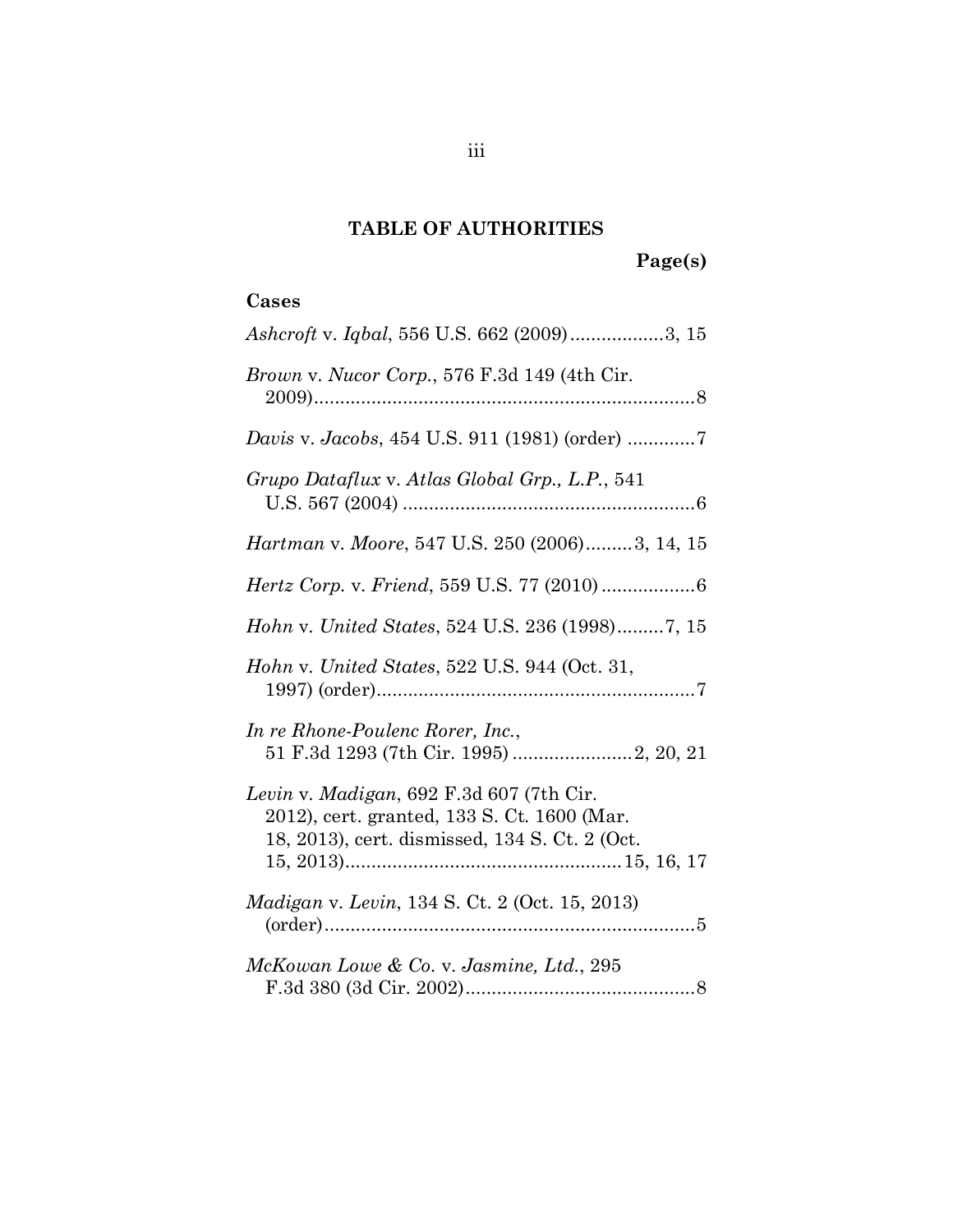# **TABLE OF AUTHORITIES – cont'd Page(s)**

| Mohawk Industries, Inc. v. Carpenter, 558   |  |  |  |
|---------------------------------------------|--|--|--|
|                                             |  |  |  |
| Quarles v. General Investment & Development |  |  |  |
| Swint v. Chambers County Comm'n, 514 U.S.   |  |  |  |
| Vega v. T-Mobile USA., Inc.,                |  |  |  |
| Wal-Mart Stores, Inc. v. Dukes,             |  |  |  |
|                                             |  |  |  |
| <b>Statutes and Rules</b>                   |  |  |  |
|                                             |  |  |  |
|                                             |  |  |  |
|                                             |  |  |  |
|                                             |  |  |  |
|                                             |  |  |  |
|                                             |  |  |  |
|                                             |  |  |  |
|                                             |  |  |  |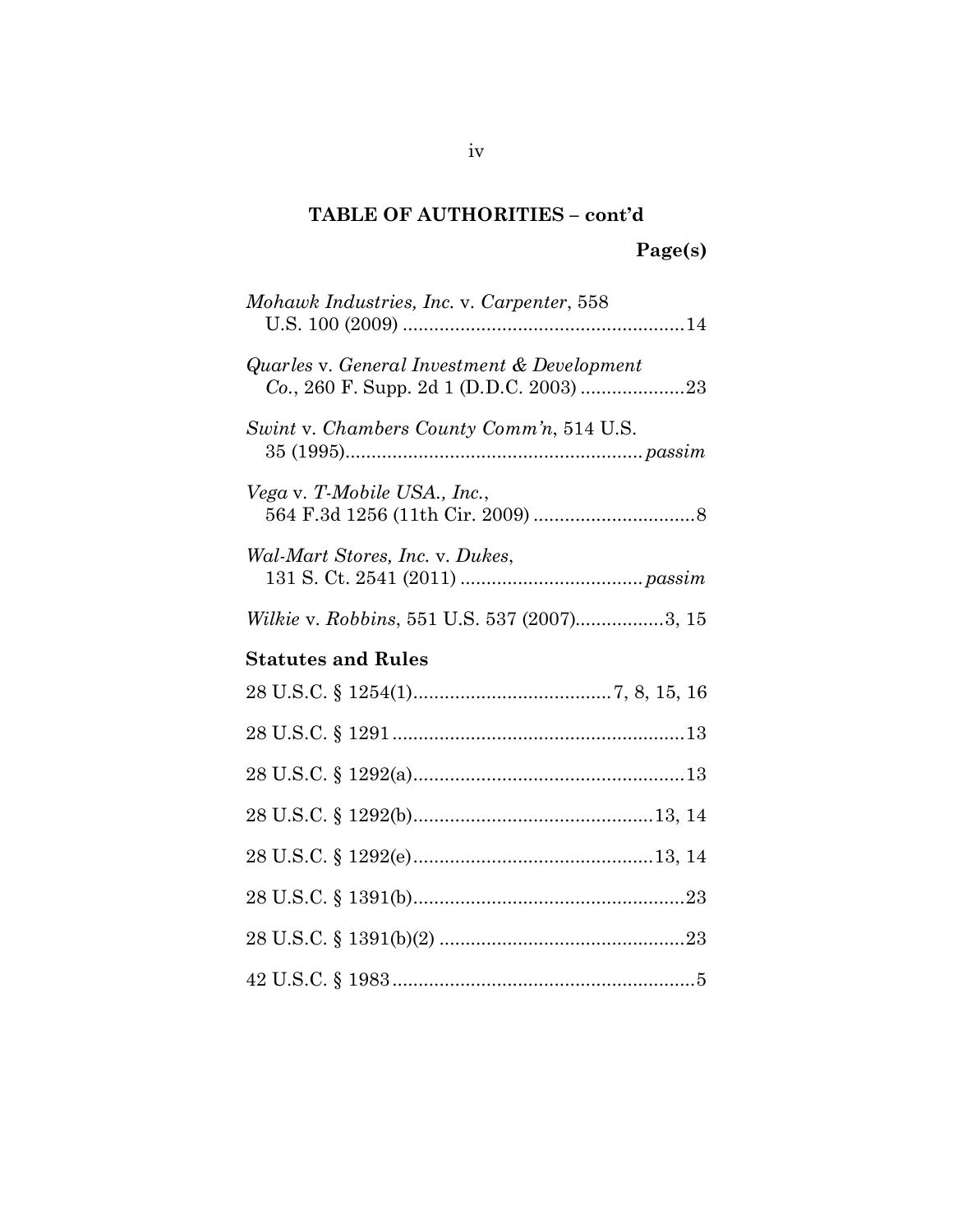# **TABLE OF AUTHORITIES – cont'd**

| <b>Other Authorities</b>                                                                                                                        |
|-------------------------------------------------------------------------------------------------------------------------------------------------|
| HENRY J. FRIENDLY, FEDERAL JURISDICTION: A                                                                                                      |
| Bruce Hay & David Rosenberg, "Sweetheart"<br>and "Blackmail" Settlements in Class<br>Actions: Reality and Remedy, 75 NOTRE                      |
| Riyaz A. Kanji, <i>The Proper Scope of Pendent</i><br>Appellate Jurisdiction in the Collateral<br>Order Context, 100 YALE L.J. 511 (1990)11, 12 |
| Richard A. Nagareda, Aggregation and Its<br>Discontents: Class Settlement Pressure,<br>Class-Wide Arbitration, And CAFA, 106                    |

v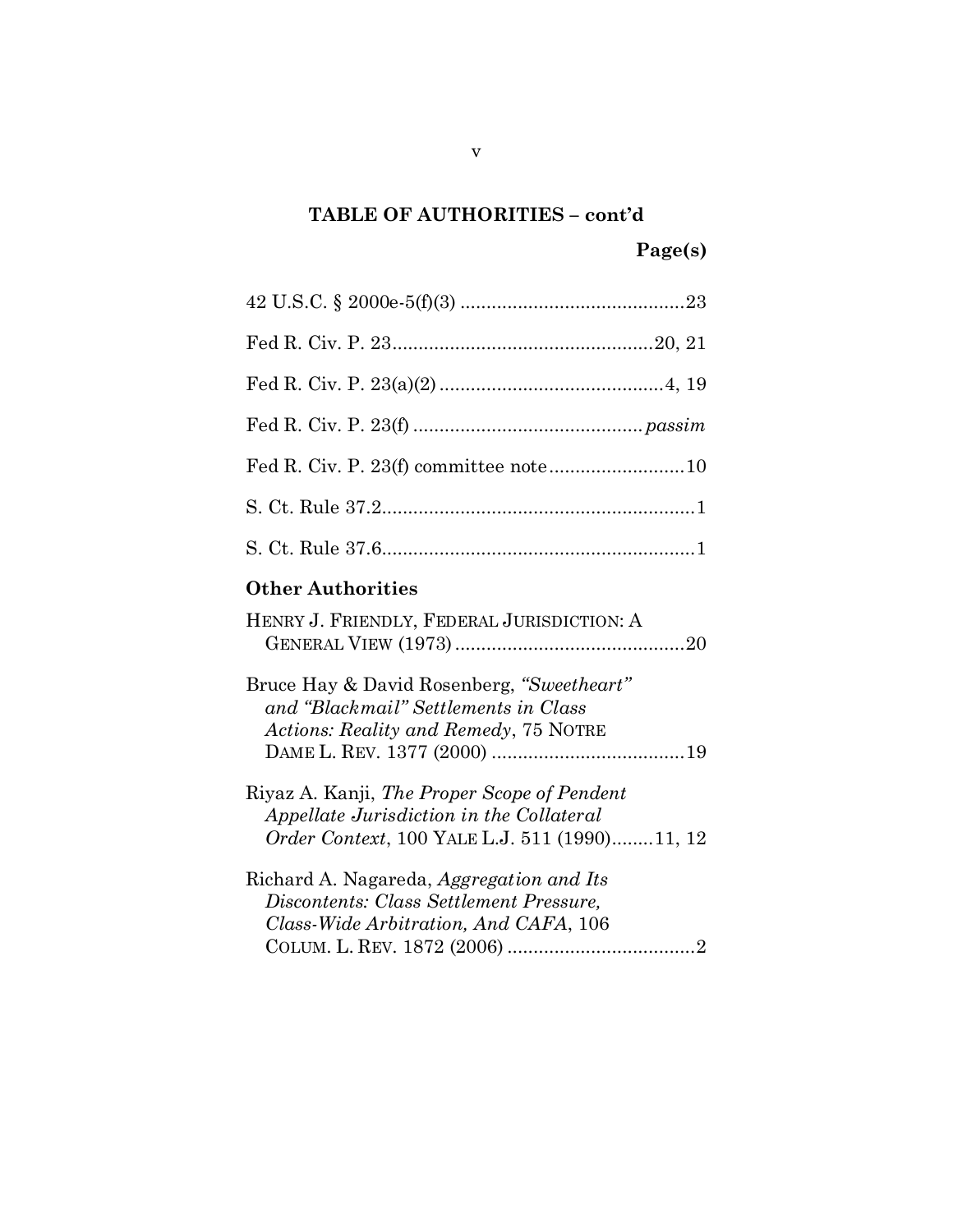# **TABLE OF AUTHORITIES – cont'd Page(s)**

| 2 WILLIAM B. RUBENSTEIN, NEWBERG ON CLASS            |
|------------------------------------------------------|
| Barry Sullivan & Amy Kobelski Trueblood,             |
| <i>Rule 23(f): A Note on Law and Discretion in</i>   |
| <i>the Court of Appeals, 246 F.R.D. 277 (2008)18</i> |
| Stephen I. Vladeck, <i>Pendent Appellate</i>         |
| <i>Bootstrapping</i> , 16 GREEN BAG 2D 199 (2013)15  |
| 7B CHARLES ALAN WRIGHT, ARTHUR R. MILLER,            |
| & MARY KAY KANE, FEDERAL PRACTICE &                  |
|                                                      |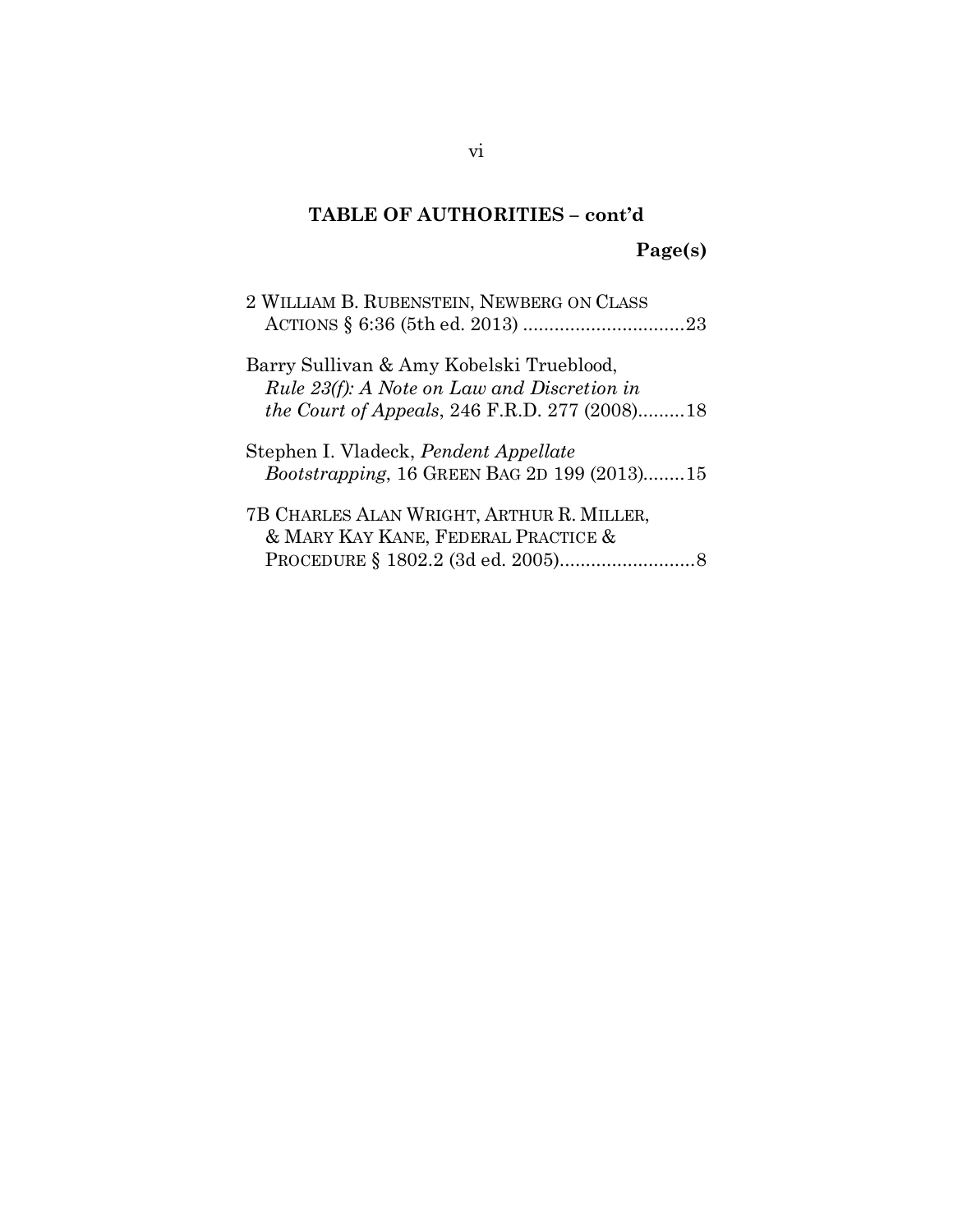#### **BRIEF OF THE RETAIL LITIGATION CENTER, INC., AS** *AMICUS CURIAE* **IN SUPPORT OF PETITIONER**

#### **INTEREST OF THE** *AMICUS CURIAE*<sup>1</sup>

**\_\_\_\_\_\_\_\_\_\_\_\_\_\_**

The interest of the *amicus curiae* is described in the accompanying motion for leave to file this brief.

#### **INTRODUCTION AND SUMMARY OF ARGUMENT**

This case offers the Court a valuable opportunity to resolve significant conflicts and uncertainty in the lower federal courts concerning the doctrine of pendent appellate jurisdiction and the meaning of this Court's decision in *Wal-Mart Stores, Inc.* v. *Dukes*, 131 S. Ct. 2541 (2011). The legal standards governing class certification, and the proper scope of pendent appellate jurisdiction (invoked, as here, in appeals taken from class certification rulings under Fed. R. Civ. P. 23(f)), are critically important aspects of modern class-action litigation in the federal courts.

The stakes involved in the proper resolution of these issues can hardly be exaggerated. Improper class certification—whether ordered by the trial

 $\overline{a}$ 

<sup>1</sup> Pursuant to S. Ct. Rule 37.2, the Retail Litigation Center, Inc. ("RLC") states that all parties' counsel received timely notice of the intent to file this brief. Pursuant to S. Ct. Rule 37.6, *amicus* states that no counsel for a party wrote this brief in whole or in part, and no counsel or party made a monetary contribution intended to fund the preparation or submission of this brief. No person or entity, other than the *amicus curiae*, its members, or its counsel, has made a monetary contribution to this brief's preparation or submission.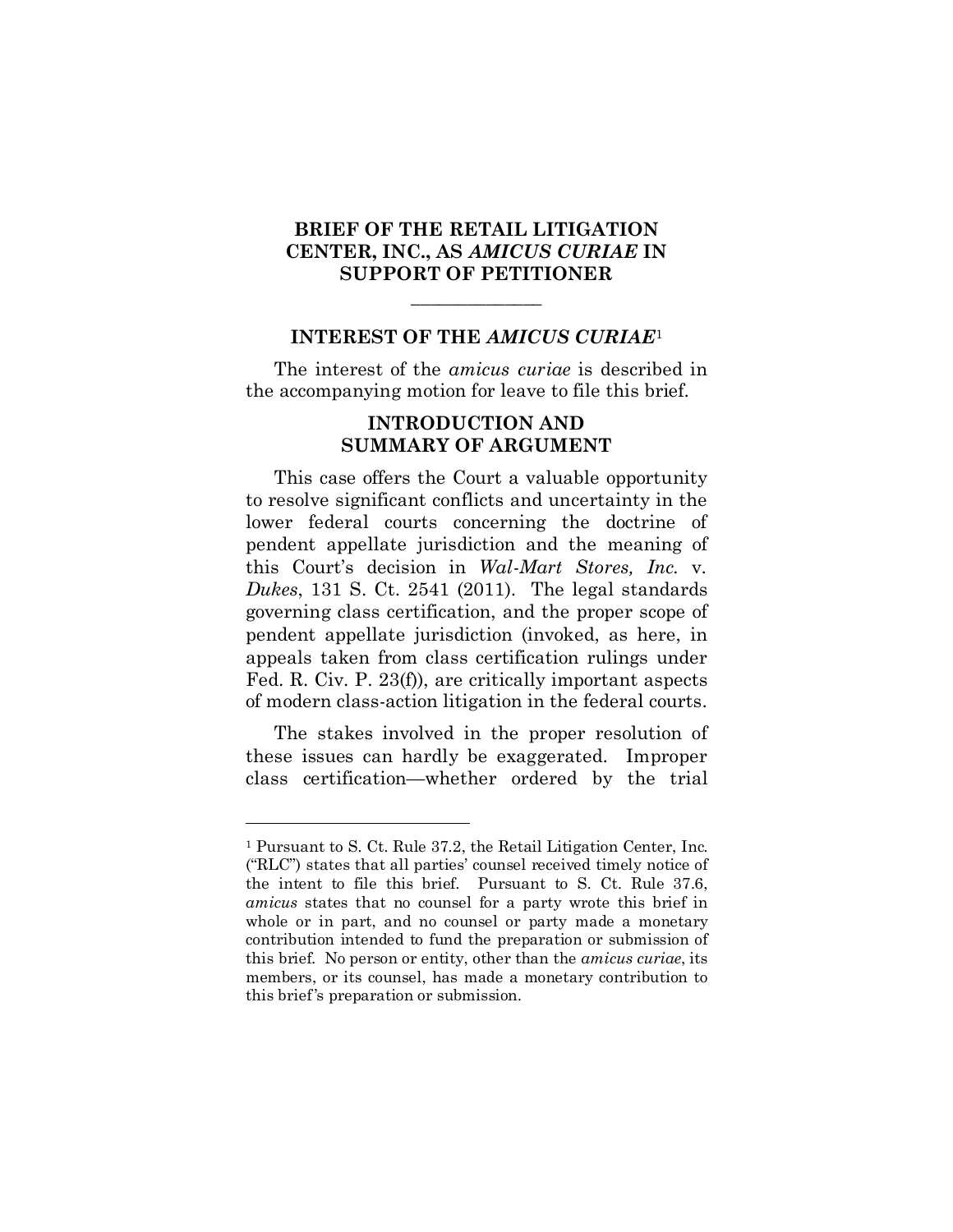court or upheld on appeal—exerts hydraulic settlement pressure on defendants. Once a class is certified, a claim that individually might represent only a modest risk—and thus could be fully adjudicated or otherwise appropriately resolved—can instantly be transformed into a potentially enormous judgment. Faced with those circumstances, defendants almost invariably will settle. See, *e.g.*, Richard A. Nagareda, *Aggregation and Its Discontents: Class Settlement Pressure, Class-Wide Arbitration, And CAFA*, 106 COLUM. L. REV. 1872, 1875 (2006) ("Whatever their partisan stakes in a given litigation, all sides recognize that the overwhelming majority of actions certified to proceed on a classwide basis (and not otherwise resolved by dispositive motion) result in settlements."). Flawed appellate or trial-court decisions regarding class certification thus give plaintiffs unfair leverage to extract an outsized settlement from even moderately risk-averse defendants. Indeed, corporate decisionmakers must often settle even meritless cases because they simply cannot "stake their companies on the outcome of a single jury trial." *In re Rhone-Poulenc Rorer, Inc.*, 51 F.3d 1293, 1299 (7th Cir. 1995).

In the decision below, the Fourth Circuit has significantly raised the uncertainty and risks faced by class-action defendants. Both its broad ruling concerning pendent appellate jurisdiction, and its flawed interpretation of *Wal-Mart* (which the court never would have reached but for its jurisdictional ruling), are deserving of further review in this Court.

I. The Court should take this valuable opportunity to address and clarify the scope of the doctrine of pendent appellate jurisdiction, which arises in a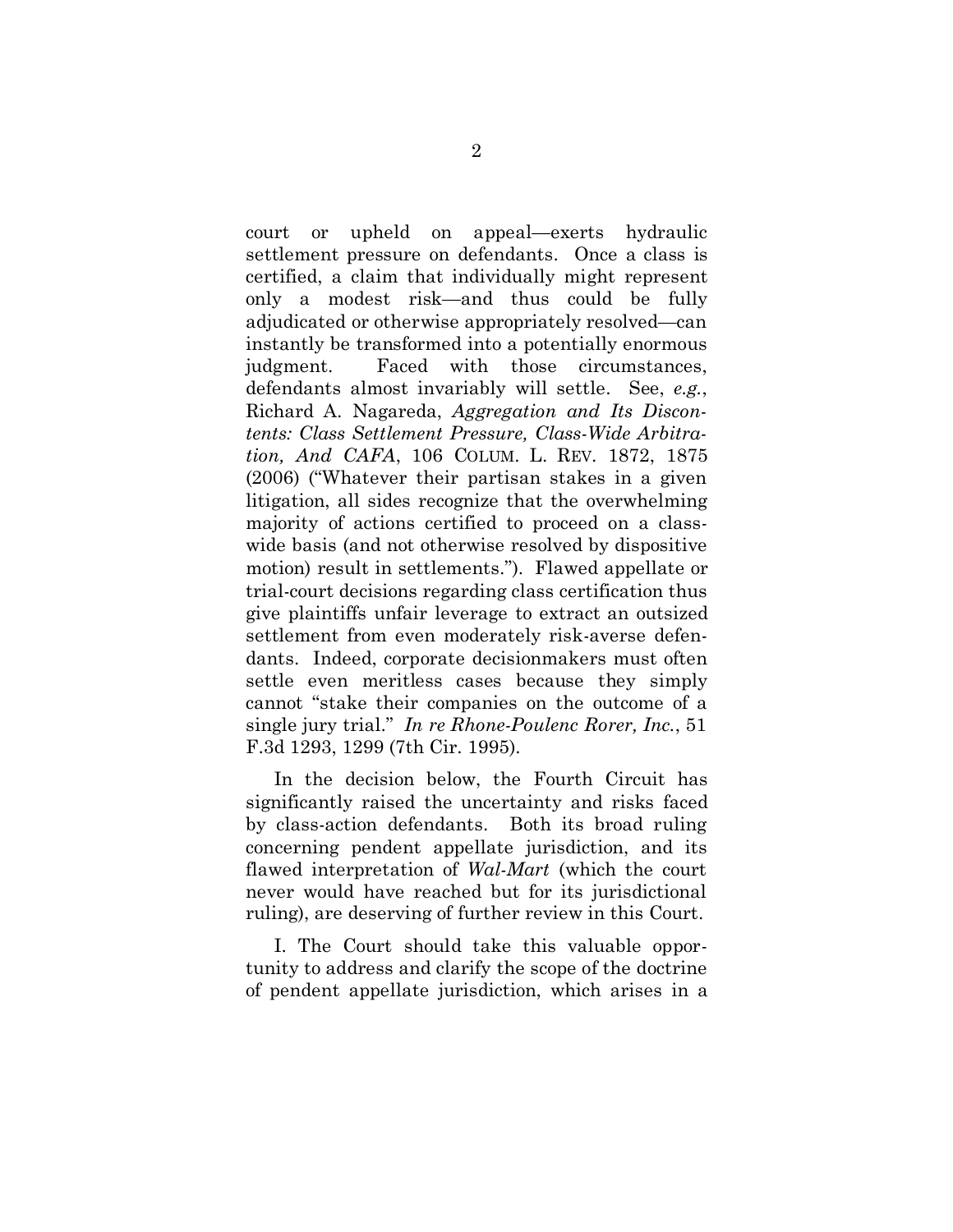variety of interlocutory appellate settings and was recently the source of substantial confusion in *Madigan* v. *Levin*, No. 12-872. As Petitioner Family Dollar Stores, Inc. ("Family Dollar") demonstrates (Pet. 21-26), the circuits are sharply divided over the scope of such jurisdiction. And much of that confusion is ultimately traceable to divergent interpretations of this Court's decisions in *Swint* v. *Chambers County Comm'n*, 514 U.S. 35 (1995), *Hartman* v. *Moore*, 547 U.S. 250 (2006), *Wilkie* v. *Robbins*, 551 U.S. 537 (2007), and *Ashcroft* v. *Iqbal*, 556 U.S. 662 (2009). Only this Court can settle these disagreements.

There are several additional reasons why review is warranted. Jurisdictional rules should be clear and simple, especially in the context of appeals from class certification decisions under Rule 23(f). Pendent appellate jurisdiction is a judge-made doctrine. This Court has a special responsibility to police and clarify judge-made jurisdictional doctrines as well as the overall framework of rules governing federal appeals. *Amicus* RLC does not take a position here on what the scope of pendent appellate jurisdiction should be in this case—but given the extraordinary stakes involved in class-certification decisions, the ground rules for appellate review ought to be clear. Moreover, this case is an excellent vehicle for addressing this important and recurring jurisdictional issue because (a) the issue was squarely presented below in a published opinion, in contrast to many opinions and orders involving Rule 23(f); (b) the Fourth Circuit's broad jurisdictional ruling was also a necessary predicate to its idiosyncratic interpretation of *Wal-Mart* as applied to the amended complaint; and (c) this case would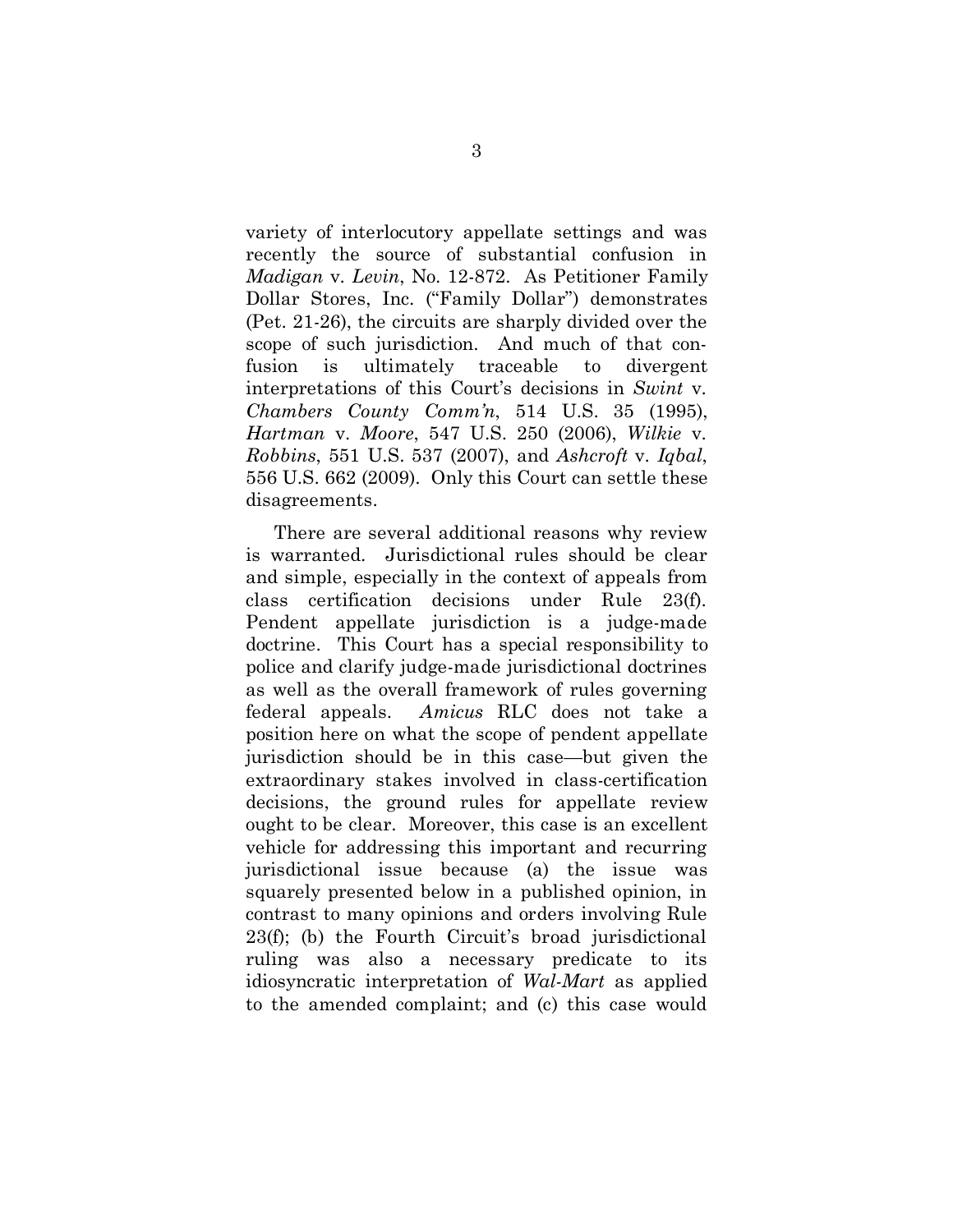allow the Court to choose between the various competing "tests" for pendent appellate jurisdiction.

II. The Fourth Circuit's indefensible reading of *Wal-Mart* independently warrants plenary review (if not summary reversal). As Family Dollar shows (Pet. 10-18), the panel majority's analysis is not only incompatible with (and allows easy circumvention of) *Wal-Mart* but also creates conflict and confusion in the lower courts over the "commonality" requirement of Fed. R. Civ. P. 23(a)(2). Such uncertainty is especially harmful in the context of nationwide class actions such as this, which create powerful incentives for defendants to settle even unmeritorious claims. Finally, in the absence of this Court's intervention, the Fourth Circuit will become a magnet for nationwide class-action lawsuits such as this. Indeed, class actions are particularly vulnerable to such naked forum-shopping by virtue of liberal venue provisions. Plaintiffs' class counsel doubtless will seek to exploit the watered-down test for "commonality" adopted by the majority below.

#### **ARGUMENT**

**I. The Court Should Clarify The Doctrine Of Pendent Appellate Jurisdiction And Thereby Reduce Uncertainty In The Critically Important Setting Of Rule 23(f) Appeals**

Petitioner Family Dollar demonstrates not only that the circuits are sharply divided over the scope of pendent appellate jurisdiction (Pet. 21-26), but also that this case is an ideal vehicle for clarifying that doctrine (Pet. 31-34). For those reasons and others set forth below, the Court should take this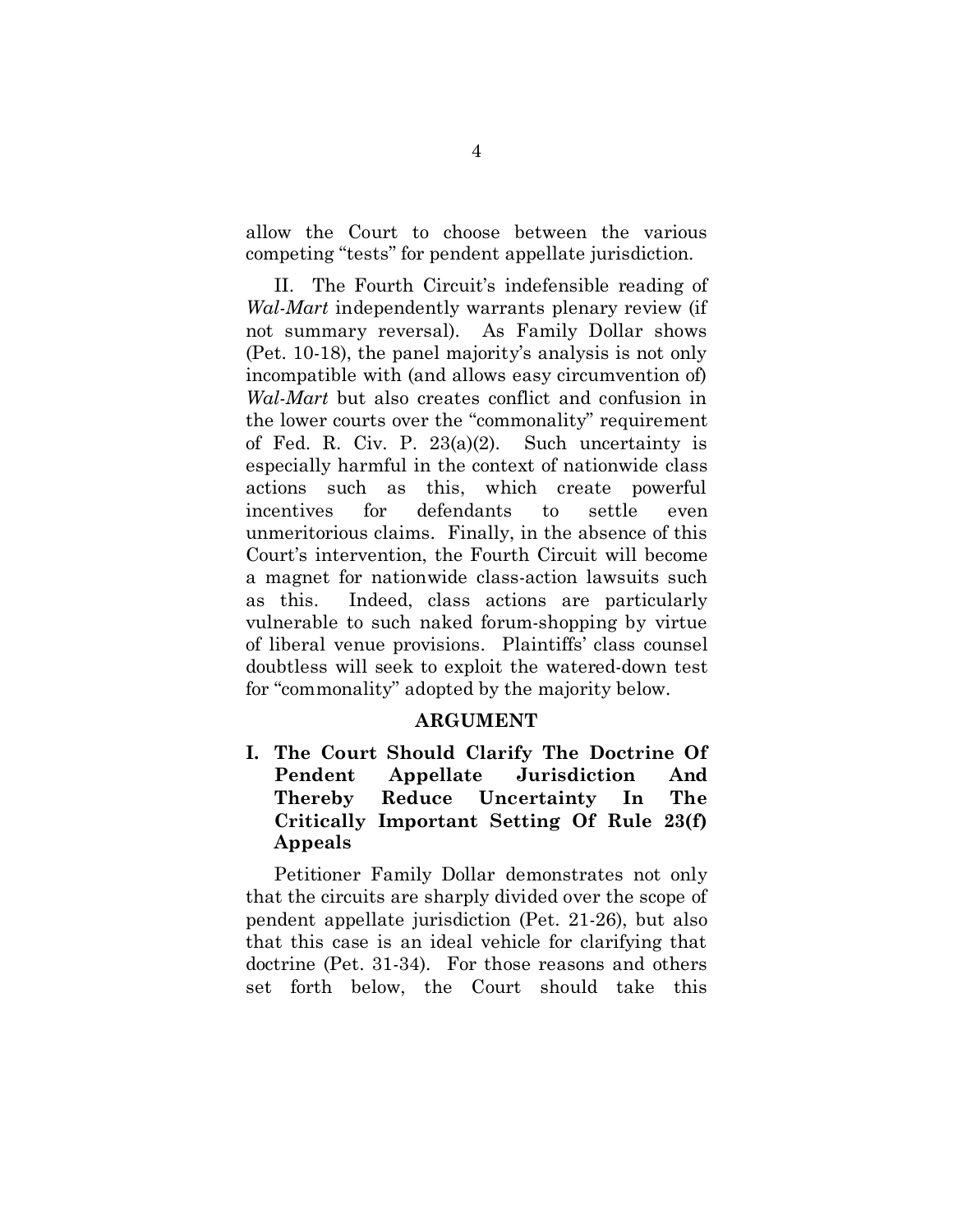opportunity to clarify this important doctrine and bring greater consistency and coherence to the rules that govern appellate jurisdiction in the courts of appeals.

The issue could hardly be more timely. Last year, this Court granted review in *Madigan* v. *Levin*, No. 12-872, to decide whether "state and local government employees may avoid the Federal Age Discrimination in Employment Act's comprehensive remedial regime by bringing age discrimination claims directly under the Equal Protection Clause and 42 U.S.C. § 1983." No. 12-872 Pet. i. The Seventh Circuit had decided that issue based on a broad exercise of pendent appellate jurisdiction in a case involving an interlocutory appeal under the "collateral order" doctrine from a decision denying summary judgment based on the defense of qualified immunity. After the propriety of the Seventh Circuit's assertion of jurisdiction was disputed by an *amicus* brief (but not by either of the parties), see No. 12-872 Brief of Law Professors as *Amici Curiae* in Support of Respondent, at 5-15 (Aug. 5, 2013), and was the subject of sustained questioning at oral argument, see No. 12-872 Oral Arg. Tr. 3-12 (Oct. 7, 2013), the Court dismissed the petition as improvidently granted. See 134 S. Ct. 2 (order) (Oct. 15, 2013). *Madigan* is symptomatic of the doctrinal confusion in the lower courts and the corresponding need for guidance from this Court concerning the contours of pendent appellate jurisdiction.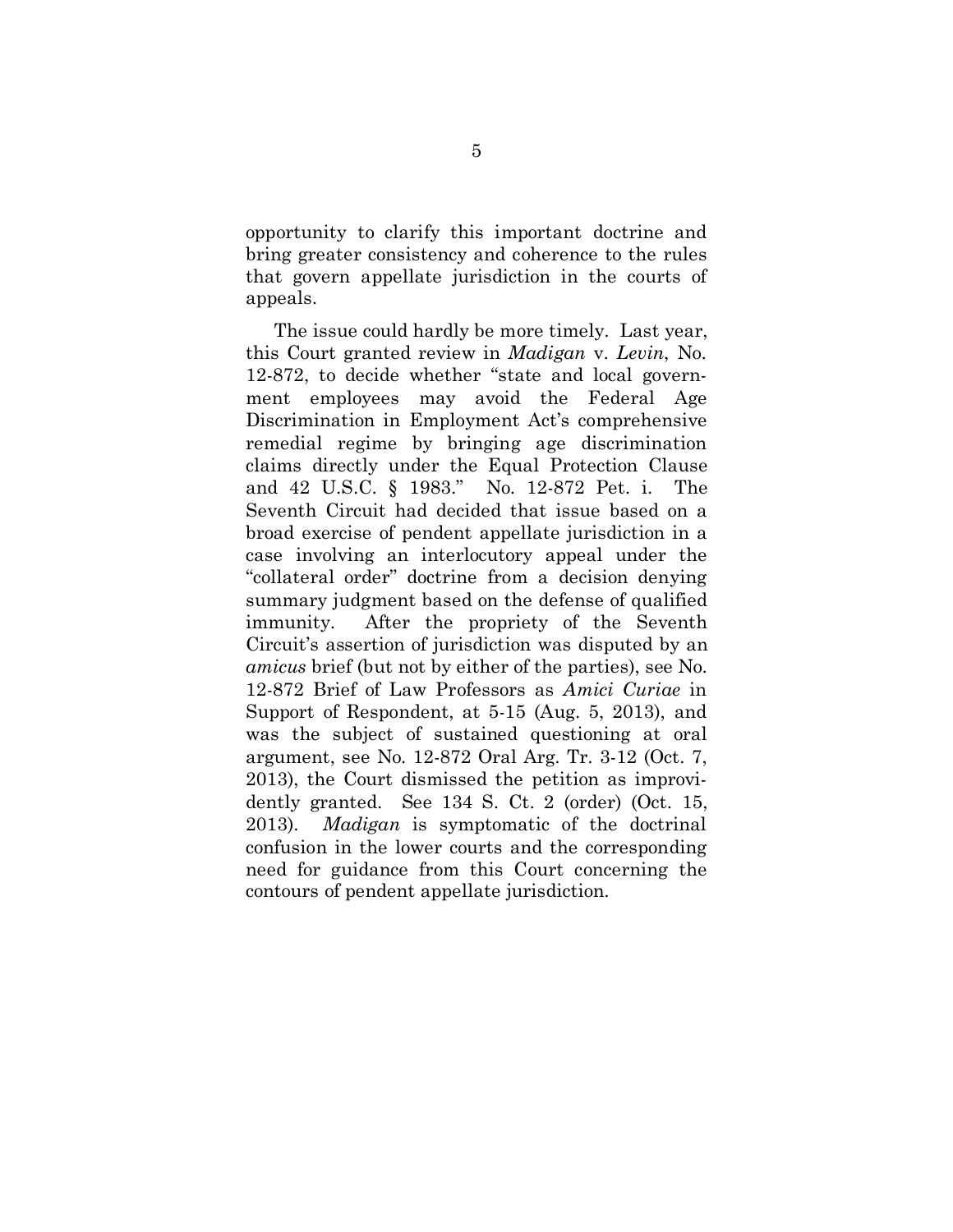#### **A. Jurisdictional Rules Should Be Clear, And The Need For Such Clarity Is Especially Great In The Context Of Rule 23(f) Appeals**

As the Court has repeatedly recognized, jurisdictional rules should be simple and clear. See, *e.g.*, *Hertz Corp.* v. *Friend*, 559 U.S. 77, 80 (2010) (emphasizing "the need for judicial administration of a jurisdictional statute to remain as simple as possible"); *id.* at 94 ("Simple jurisdictional rules…promote greater predictability."); *Grupo Dataflux* v. *Atlas Global Grp., L.P.*, 541 U.S. 567, 582 (2004) ("Uncertainty regarding the question of jurisdiction is particularly undesirable . . . ."). Clear and simple jurisdictional rules discourage wasteful ancillary litigation, reduce litigation costs, and enhance predictability for all litigants. In contrast, as this Court has explained:

Complex jurisdictional tests complicate a case, eating up time and money as the parties litigate, not the merits of their claims, but [jurisdictional issues] . . . . Complex tests produce appeals and reversals, encourage gamesmanship, and, again, diminish the likelihood that results and settlements will reflect a claim's legal and factual merits. Judicial resources too are at stake.

#### *Hertz Corp.*, 559 U.S. at 94.

Not surprisingly, this Court has taken special interest in and responsibility for clarifying the ground rules relating to appellate jurisdiction in the federal courts. Thus, in *Swint* v. *Chambers County Comm'n*, 514 U.S. 35 (1995), which like *Madigan* came to the court of appeals on an interlocutory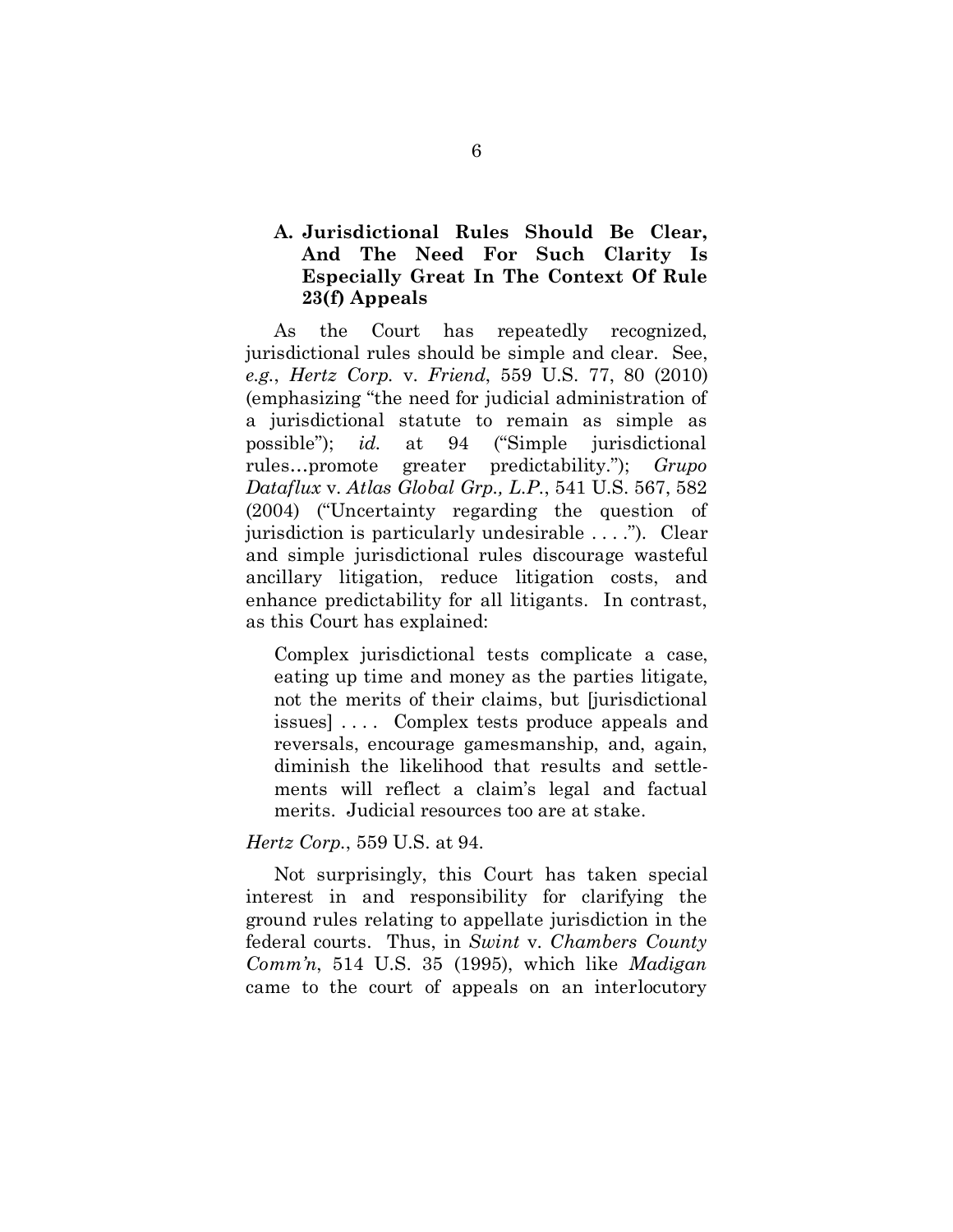appeal under the "collateral order" doctrine from a qualified-immunity ruling, this Court granted review and instructed the parties to file supplemental briefs addressing the propriety of pendent *party* appellate jurisdiction. *Id.* at 41. Although the Court held that "there is no 'pendent party' appellate jurisdiction of the kind the Eleventh Circuit purported to exercise," it declined to "definitively or preemptively settle here whether or when it may be proper for a court of appeals, with jurisdiction over one ruling, to review, conjunctively, related rulings that are not themselves independently appealable." *Id.* at 50-51. The Court noted, however, that various circuits had "endorsed the doctrine of pendent appellate jurisdiction," but recognized that "they have expressed varying views about when such jurisdiction is properly exercised." *Id*. at 44 n.2 (citing cases).

Similarly, in *Hohn* v. *United States*, 524 U.S. 236 (1998), this Court granted review to decide a jurisdictional issue that *neither party had raised* in order to *resolve lingering uncertainty created by its prior decisions*, see, *e.g.*, *Davis* v. *Jacobs*, 454 U.S. 911 (1981) (opinions respecting denial of certiorari), and, since both parties agreed that jurisdiction existed, appointed counsel to brief and argue the contrary position. See 524 U.S. at 236, 240-41; see also 522 U.S. 944 (order) (Oct. 31, 1997). The issue in *Hohn* was whether this Court's jurisdiction, under 28 U.S.C. § 1254(1), over all "cases" that are "in" the courts of appeals, extended to a case in which the court of appeals had denied a certificate of appealability. This Court took pains to address the confusion over this jurisdictional issue even though the Solicitor General had confessed error and, like the petitioner, had urged the Court simply to vacate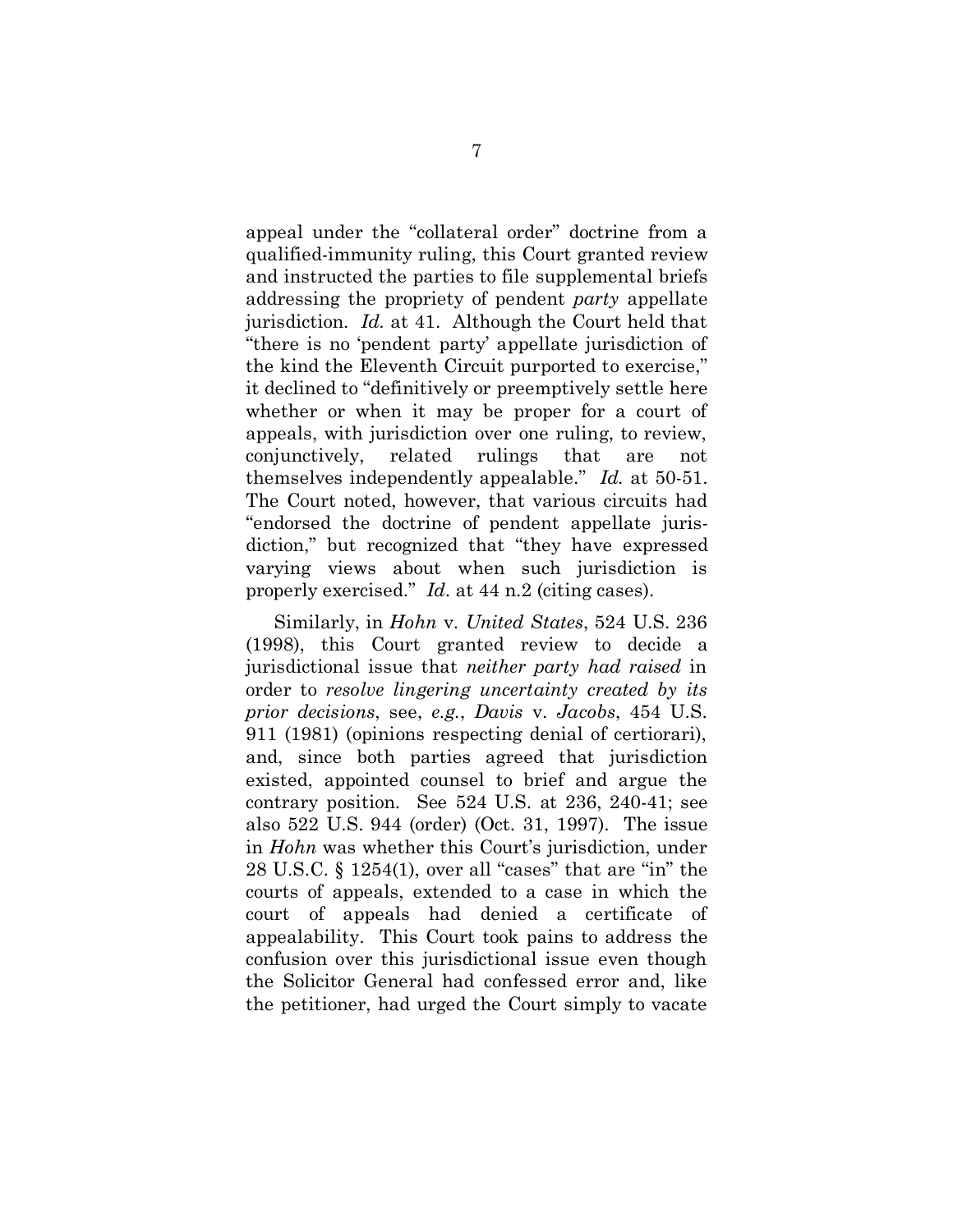the decision below and remand. The Court's action reflects the importance—and logical primacy—of jurisdictional issues. In *Hohn*, the Court held that its jurisdiction under the broadly worded Section 1254 was indeed proper.

The need for clear and simple jurisdictional rules is especially important in the context of Rule 23(f) appeals, given the enormous stakes associated with the underlying class-certification decisions. See Fed. R. Civ. P. 23(f) (court of appeals "may permit an appeal from an *order granting or denying classaction certification*") (emphasis added). In this case, the Fourth Circuit stated that "[a]ppellate jurisdiction pursuant to Rule 23(f)'s interlocutory provision lies *only* where the subject matter of the appeal is the grant or denial of class certification," Pet. App. 8a (emphasis added),2 but it went on to review the trial court's separate denial of a motion for leave to amend the complaint, invoking *sua* 

 $\overline{a}$ 

<sup>2</sup> Accord *Brown* v. *Nucor Corp.*, 576 F.3d 149, 155 n.8 (4th Cir. 2009) (concluding that appellate jurisdiction under Rule 23(f) did not extend to a discovery order). Other circuits have taken a similarly limited view of the jurisdiction conferred by Rule 23(f). See, *e.g.*, *Vega* v. *T-Mobile USA., Inc.*, 564 F.3d 1256, 1264 n.5 (11th Cir. 2009) (declining to address denial of summary judgment because under Rule 23(f) "our jurisdiction is limited to review of the district court's class certification decision"); *McKowan Lowe & Co.* v. *Jasmine, Ltd.*, 295 F.3d 380, 389-90 (3d Cir. 2002) (same for trial court's dismissal of individual claims; rejecting argument that this ruling was reviewable under Rule 23(f) because it occurred "in the same order in which [the district court] denied class certification"). See also 7B CHARLES ALAN WRIGHT, ARTHUR R. MILLER, & MARY KAY KANE, FEDERAL PRACTICE & PROCEDURE § 1802.2, at 310 (3d ed. 2005) ("Appeal under this new rule is limited to consideration of the certification decision.").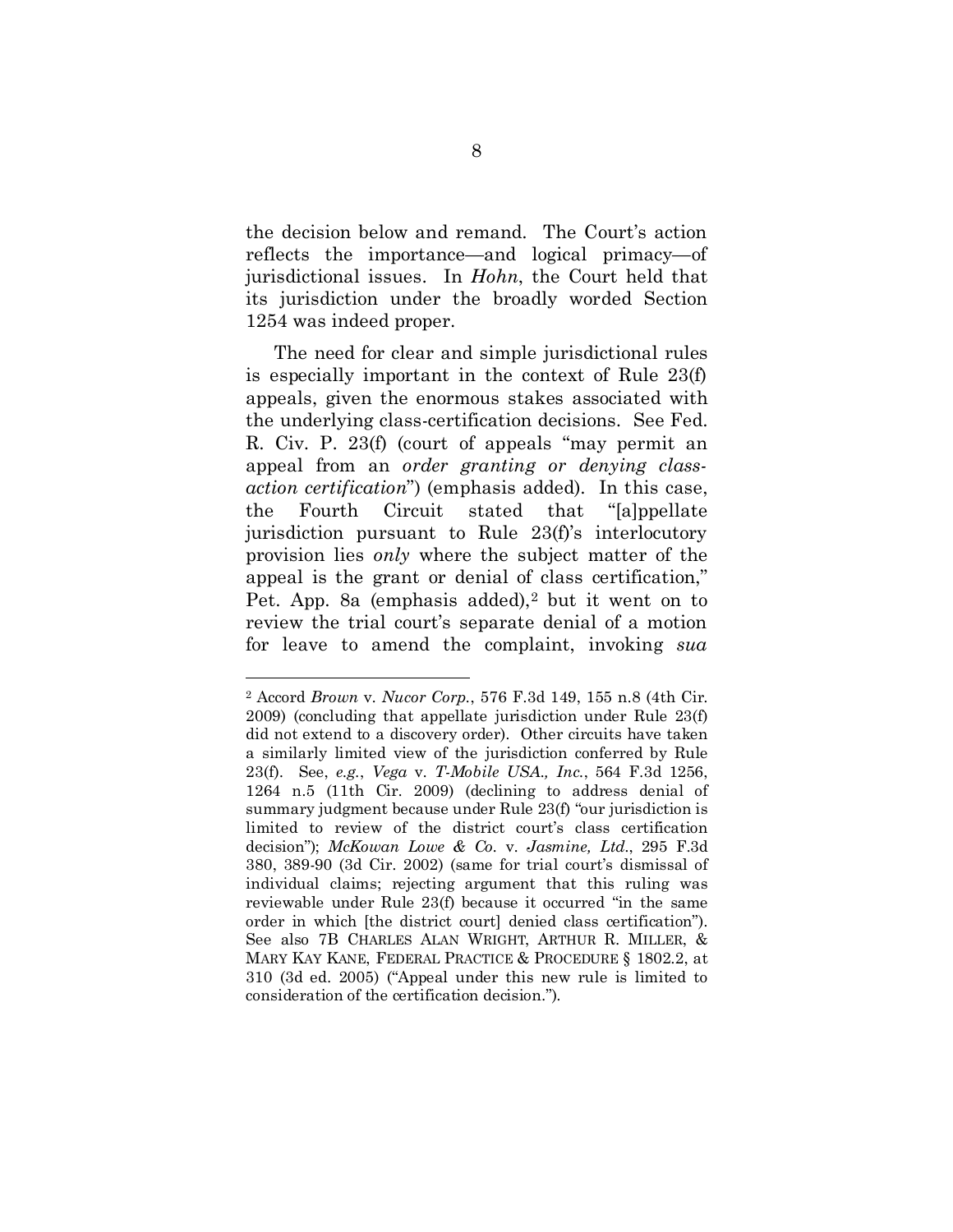*sponte* as the basis for doing so "our pendent appellate jurisdiction jurisprudence." Pet. App. 8a. The Fourth Circuit took this action even though respondents had *never even requested* interlocutory review of that ruling (much less raised the issue of pendent appellate jurisdiction) in their Rule 23(f) petition. See Pet. App. 7a-8a (respondents "did not petition us directly for interlocutory review of the decision denying leave to amend the complaint").3

*Amicus* RLC does not take a position here on either the validity or the proper scope of pendent appellate jurisdiction in this particular setting. Our point, instead, is that the uncertainty over the scope of that doctrine—which, as petitioner shows, is invoked in a variety of appellate contexts—creates unique burdens for both the parties and the courts in the setting of Rule 23(f) appeals. To the extent the Fourth Circuit's approach prevails, it will encourage litigants to do what the respondents did here: obtain permission to take a Rule 23(f) appeal on a narrow basis and then, once such permission is granted,

 $\overline{a}$ 

<sup>3</sup> Indeed, the procedural history of this case well illustrates the great degree of uncertainty that use of pendent appellate jurisdiction can interject into an appeal under Rule 23(f) (and thus into the *ex ante* decisionmaking of litigants as to whether or not to seek such an appeal in the first place). In their Rule 23(f) petition, respondents never asked the Fourth Circuit to review the trial court's ruling on their motion to amend and indeed mentioned that ruling only in passing in a footnote in recounting the factual background and procedural history of the case. See Pet. C.A. Br. 12-13, 16; see also Plaintiffs' Petition for Permission to Appeal Pursuant to F.R. Civ. P. 23(f), No. 12-118, *Scott* v. *Family Dollar Stores, Inc.*, at 4 n.1 (filed Jan. 27, 2012); *id.* at 4 (making no mention of the ruling on the motion to amend in setting forth the questions presented).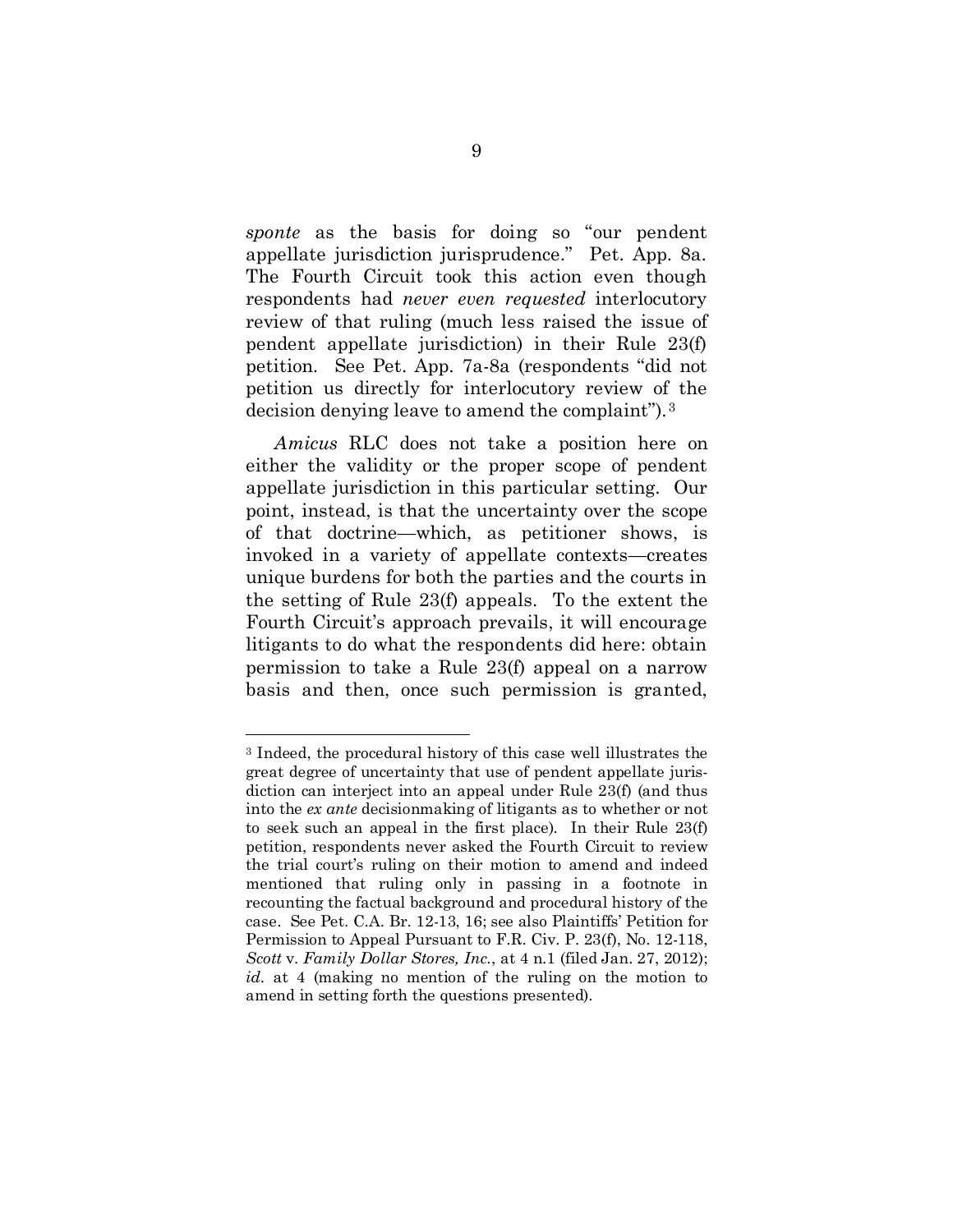expand the issues on appeal in an effort to persuade the court of appeals to reach additional rulings. And to the extent courts of appeals take divergent approaches to pendent appellate jurisdiction, it will increase the uncertainty all parties face in appeals under Rule 23(f). Regardless of what the proper approach should be, it is important that this Court provide greater clarity and predictability to ensure that the Rule 23(f) appeal process operates with some modicum of smoothness and *ex ante* predictability.

It is no answer to say, as respondents did below, that Rule 23(f) *itself* confers "unfettered discretion" on the appellate courts to decide which petitions for interlocutory review to accept. Resp. C.A. Reply Br. 19 (citing and quoting Fed. R. Civ. P. 23(f) committee note). The broad discretion to choose which of the petitions falling within the jurisdiction granted by Rule 23(f) to accept does not also confer the ability to add to the jurisdictional authority conferred by the rule. If anything, the "unfettered discretion" given to the courts of appeals with regard to which petitions to grant makes it all the more important for the Court to establish clear rules concerning the permissible exercise of appellate jurisdiction in this setting. Litigants plainly need greater certainty and predictability.

#### **B. Only This Court Can Authoritatively Clarify The Doctrine Of Pendent Appellate Jurisdiction**

As Family Dollar shows (Pet. 21-26), the circuits are sharply divided over the contours of the doctrine of pendent appellate jurisdiction. Although virtually every circuit has recognized this form of appellate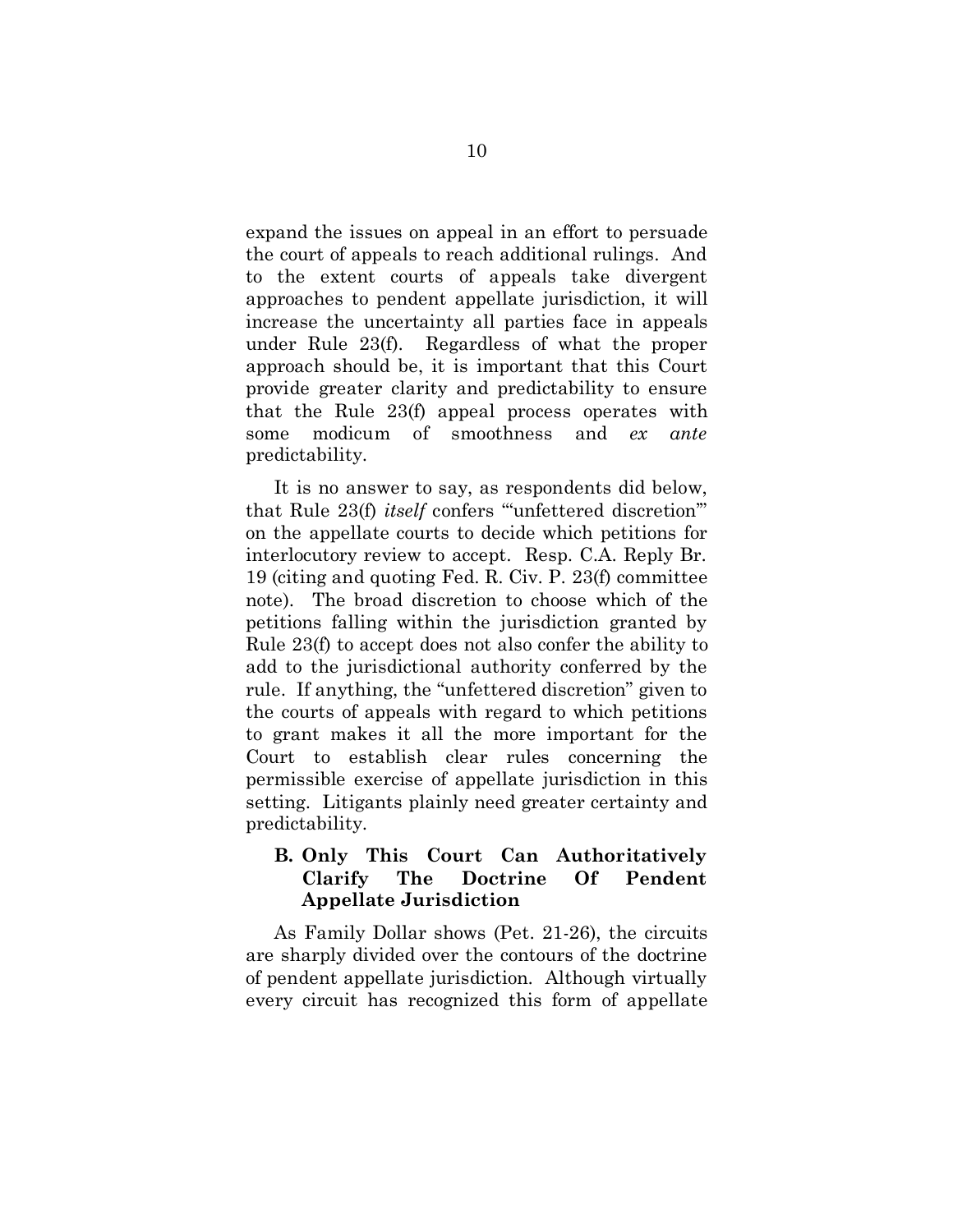jurisdiction, the circuits are in disarray over when such jurisdiction is properly exercised. As in all such situations, only this Court can resolve these disagreements. This Court's intervention is not only necessary but especially appropriate here for several additional reasons.

*First*, the confusion traces back in large measure to this Court's decision in *Swint* v. *Chambers County Comm'n*, 514 U.S. 35 (1995). As explained above, the Court there *rejected* a form of "pendent *party* appellate jurisdiction" that had been adopted by the Eleventh Circuit in a collateral-order-doctrine appeal involving qualified immunity. *Id.* at 51 (emphasis added); see also *id.* at 48 n.6. At the same time, however, the Court declined to decide the broader question of the legitimacy of pendent appellate jurisdiction. See *id.* at 50-51 ("We need not definitively or preemptively settle here whether or when it may be proper for a court of appeals, with jurisdiction over one ruling, to review, conjunctively, related rulings that are not themselves independently appealable."). The Court also observed, in a footnote, that various circuits had "endorsed the doctrine of pendent appellate jurisdiction, although they have expressed varying views about when such jurisdiction is properly exercised." *Id*. at 44 n.2.

Notably, the *Swint* Court explained why it had no occasion to address the broader issue of the legitimacy of pendent appellate jurisdiction:

The parties do not contend that the District Court's decision to deny the Chambers County Commission's summary judgment motion was [1] *inextricably intertwined* with that court's decision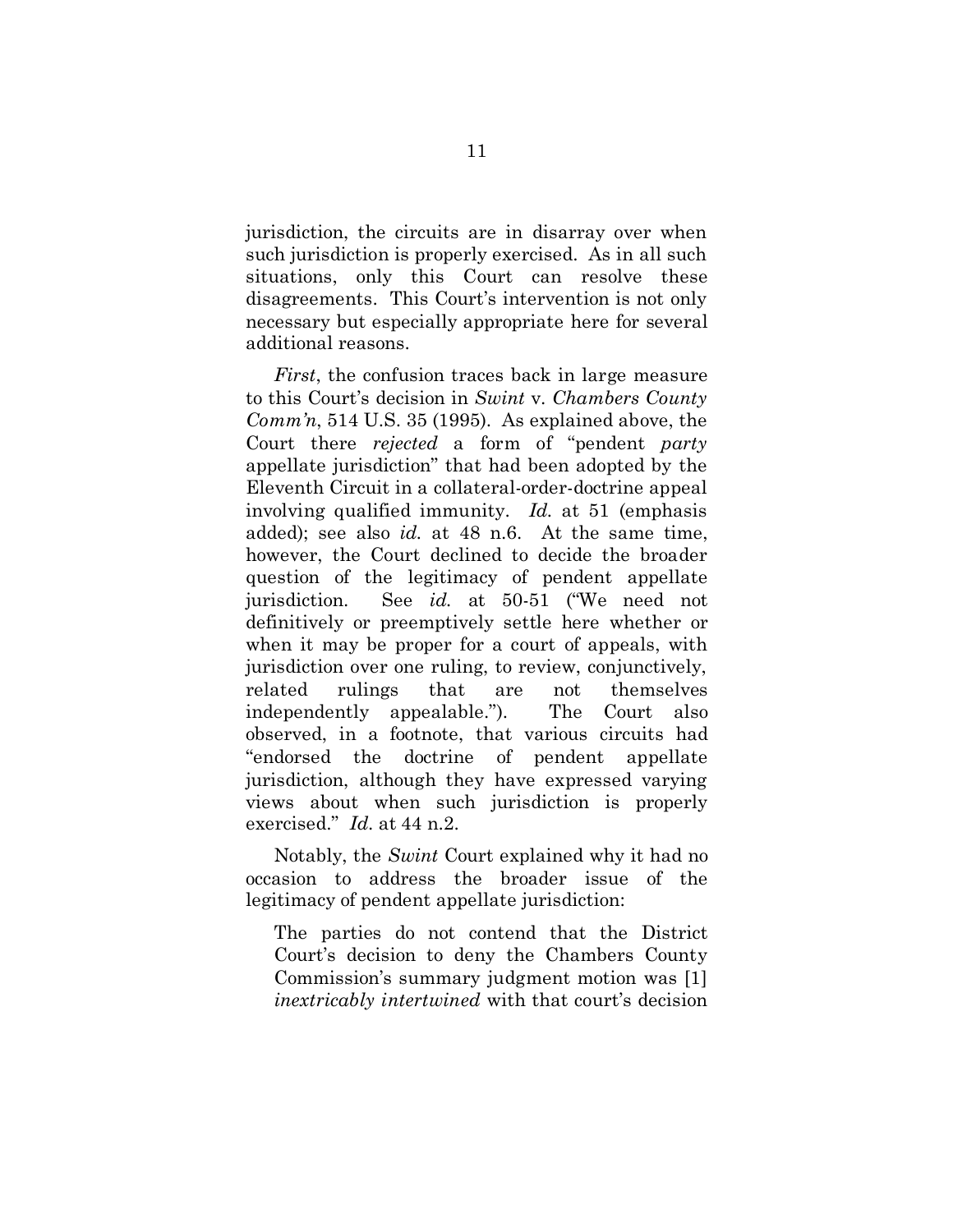to deny the individual defendants' qualified immunity motions, or that review by the former decision was [2] *necessary to ensure meaningful review* of the latter. Cf. Kanji, *The Proper Scope of Pendent Appellate Jurisdiction in the Collateral Order Context*, 100 YALE L.J. 511, 530 (1990) ("Only where essential to the resolution of properly appealed collateral orders should courts extend their *Cohen* jurisdiction to rulings that would not otherwise qualify for expedited consideration."). Nor could the parties so argue. The individual defendants' qualified immunity turns on whether they violated clearly established federal law; the county commission's liability turns on the allocation of law enforcement power in Alabama.

*Ibid.* (emphasis added). Significantly, the highlighted language, which merely restated the standards that had been articulated by several of the circuit decisions cited in the earlier footnote (*id.* at 44 n.2), has been treated by the lower courts since *Swint* as endorsing or adopting those standards. Yet this Court only said that it need not address the validity of pendent appellate jurisdiction because the County Commission could not satisfy *any* of the tests applied by the lower courts for such jurisdiction.

This Court should correct this misimpression and clarify what it meant in *Swint*. Beyond that, the disagreement in the lower courts centers on what precisely is meant by the "inextricably intertwined" and "necessary to ensure meaningful review" language in *Swint*, which again the circuits have treated as "standards" (or even a two-pronged test) supposedly endorsed by this Court. See Pet. 21-26.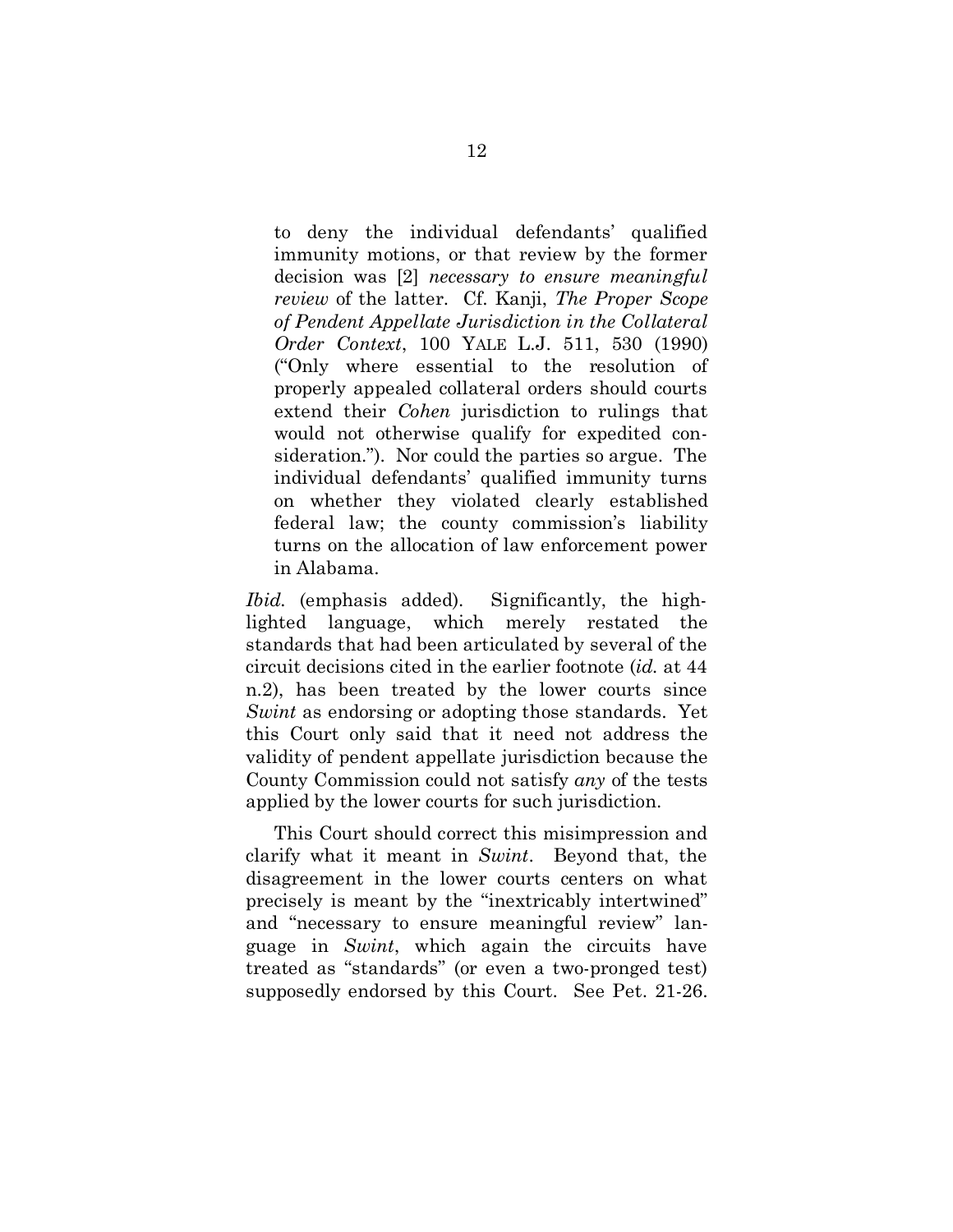Only this Court can clarify whether it meant to adopt those standards in *Swint* and, if so, what those standards actually mean.

*Second*, pendent appellate jurisdiction is a *judgemade* doctrine. As such, it can be developed or clarified only by the courts (unless, of course, Congress elects, either explicitly or implicitly, to nullify or foreclose it by statute). By its very nature, the issue of pendent appellate jurisdiction also arises for the first time in the courts of appeals, which decide the issue without the benefit of a ruling on the question by the trial court. Compare 28 U.S.C. § 1292(b) (requiring permission from the trial court for certain interlocutory appeals). And, of course, this Court is the only forum in which disagreements in the lower courts over the validity and contours of this judge-made doctrine can be finally resolved.

*Third*, as the Court noted in *Swint*, the judgemade "discretionary" doctrine of pendent appellate jurisdiction can coexist uneasily with—and in some situations can even subvert—the framework of rules created by Congress to govern the appellate jurisdiction of the federal courts. See 514 U.S. at 45- 47 (discussing Congress's authorization of appeals as of right from "final decisions" under 28 U.S.C. § 1291, interlocutory appeals for certain categories of rulings under 28 U.S.C. § 1292(a), and permissive interlocutory appeals if approved by both the trial and appellate court under 28 U.S.C. § 1292(b)); *id.* at 48 (discussing Congress's enactment of 28 U.S.C. § 1292(e), which authorizes this Court, through the rulemaking process, to expand the list of orders appealable on an interlocutory basis). More specifically, this Court explained in *Swint* that "the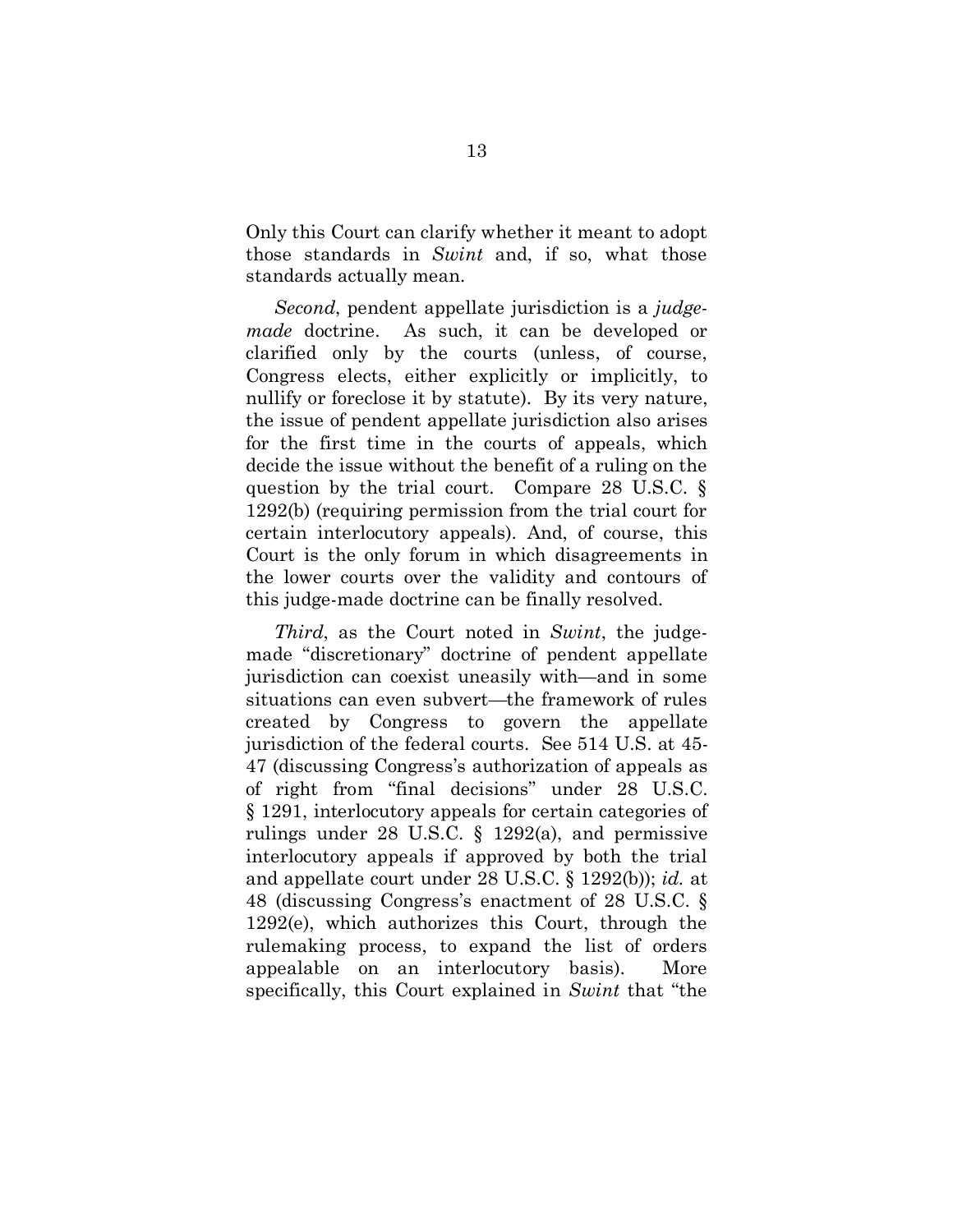'liberal' or 'flexible' approach" to pendent appellate jurisdiction urged by the County Commission would "severely undermine[]" and "circumvent" Section 1292(b)'s requirement that the trial court also grant approval of a permissive interlocutory appeal. 514 U.S. at 47 & n.5. The same potential exists here, because Section 1292(b) is frequently invoked by class-action litigants seeking to take interlocutory appeals of issues other than decisions on class certification. Moreover, in *Swint*, this Court also took note of the potential tension between the expansion of appellate jurisdiction by courts on an *ad hoc* basis and the rulemaking mechanism specified by Congress in 28 U.S.C.  $\S 1292(e)$ .<sup>4</sup> Of course, Rule 23(f) was the product of just such a rulemaking proceeding under Section 1292(e)—making it all the more appropriate that this Court grant review to clarify the validity and scope of adding onto the appellate jurisdiction created by Rule 23(f) by resorting to the judge-created doctrine of pendent appellate jurisdiction.

*Fourth*, a triad of this Court's recent decisions has compounded the confusion in the lower courts over the legitimacy and scope of the doctrine of pendent

 $\overline{a}$ 

<sup>4</sup> See *Swint*, 514 U.S. at 48 (noting that, under 28 U.S.C. § 1292(e), "Congress's designation of *the rulemaking process* as the way to define or refine . . . when an interlocutory order is appealable warrants the Judiciary's full respect") (emphasis added); see also *Mohawk Industries, Inc.* v. *Carpenter*, 558 U.S. 100, 114 (2009) (in declining to conclude that disclosure orders adverse to the attorney-client privilege are appealable under the collateral-order doctrine, stating that "[a]ny further avenue for immediate appeal of such rulings should be furnished, if at all, through rulemaking, with the opportunity for full airing it provides").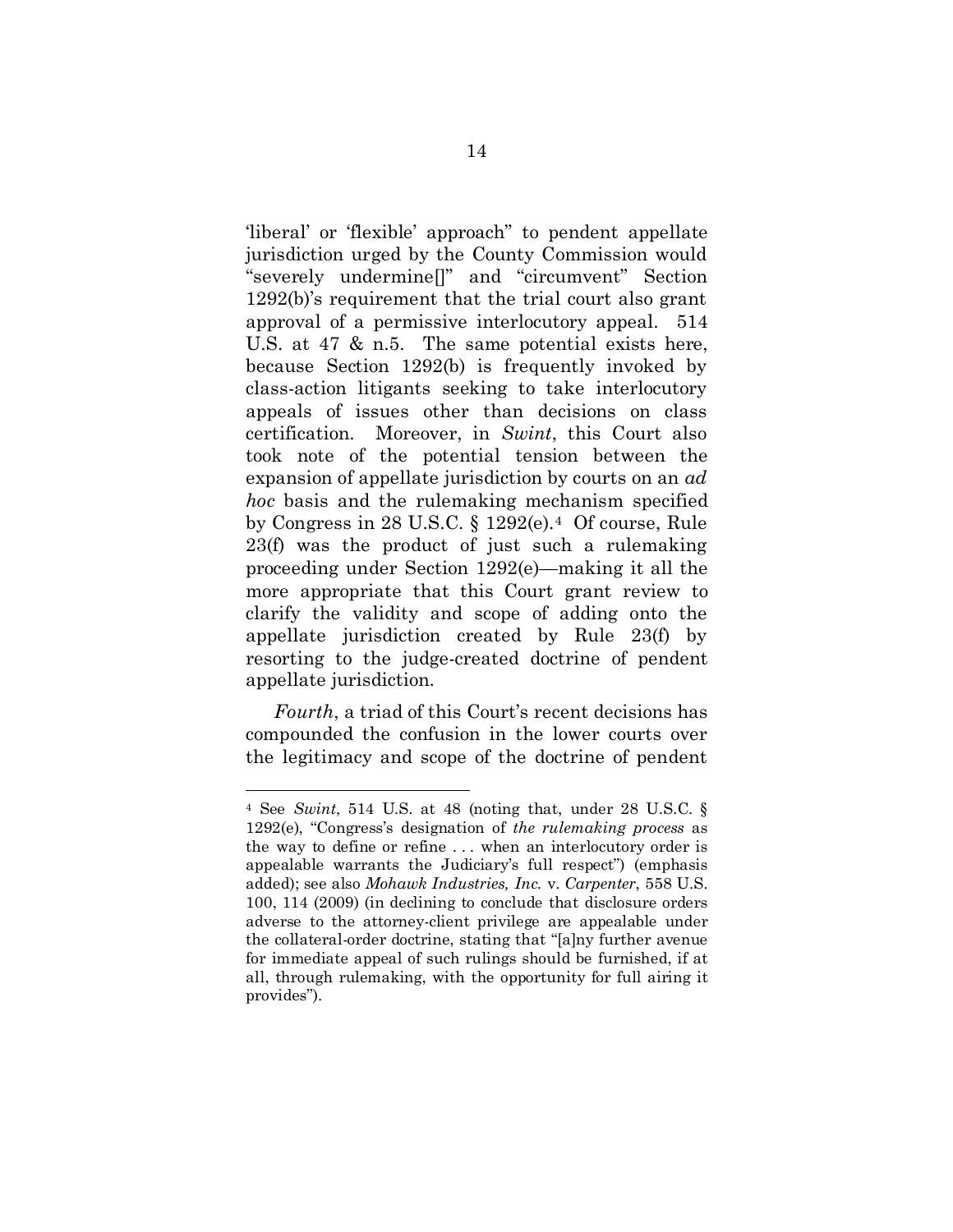appellate jurisdiction. See *Hartman* v. *Moore*, 547 U.S. 250 (2006); *Wilkie* v. *Robbins*, 551 U.S. 537 (2007); *Ashcroft* v. *Iqbal*, 556 U.S. 662 (2009). All three cases involved *Bivens* actions and interlocutory appeals under the collateral-order doctrine from trial court decisions denying motions either to dismiss or for summary judgment based on qualified immunity. In *Levin* v. *Madigan*, 692 F.3d 607, 611, 622 (7th Cir. 2012), cert. granted, 133 S. Ct. 1600 (Mar. 18, 2013), cert. dismissed, 134 S. Ct. 2 (Oct. 15, 2013), the Seventh Circuit relied on language in *Hartman* and *Wilkie* in deciding to assert pendent appellate jurisdiction over an issue that was "irrelevant" to the qualified-immunity inquiry. As Professor Vladeck and other law professors explained in their *amicus* brief to this Court, the Seventh Circuit's jurisdictional ruling rested on a misreading of certain "inartful dicta" in *Hartman* and *Wilkie* as well as on a failure to grasp the key distinction between the court of appeals' pendent appellate jurisdiction and this Court's far broader jurisdiction under 28 U.S.C. § 1254(1). See No. 12-872 Brief of Law Professors as *Amici Curiae* in Support Respondent, at 3-4, 11-13, 16-26 (Aug. 5, 2013); see also *Hohn*, 524 U.S. at 246-53 (discussing broad jurisdictional authority conferred on this Court under Section 1254(1)). If the Seventh Circuit can make that mistake, other courts of appeal are likely to do so as well.<sup>5</sup>

 $\overline{a}$ 

<sup>5</sup> See also Stephen I. Vladeck, *Pendent Appellate Bootstrapping*, 16 GREEN BAG 2D 199, 202 (2013) (noting that "lower courts have begun to piggyback *other* legal questions going to the merits onto interlocutory immunity appeals" based on a broad reading of certain language in *Hartman*, *Wilkie*, and *Iqbal*).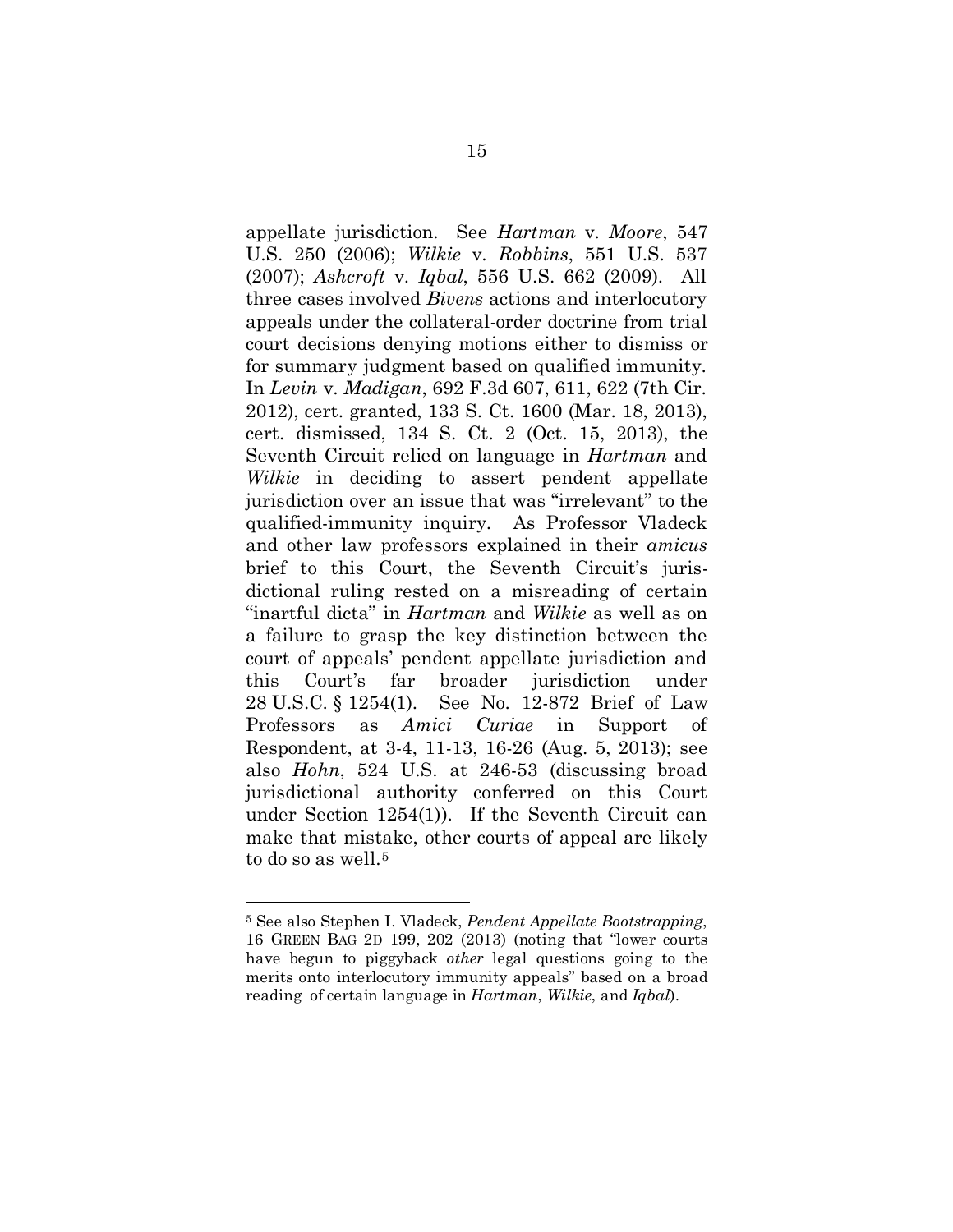Here again, only this Court can clarify the meaning of these three recent decisions—and their ramifications, if any, for the doctrine of pendent appellate jurisdiction. Given the complexity of the jurisdictional inquiry, including the key distinction (overlooked by the Seventh Circuit in *Madigan*) between the *court of appeal's* jurisdiction over an *interlocutory appeal* and *this Court's* sweeping jurisdiction over *all* "[c]ases in the court of appeals" whether "before or after rendition of judgment or decree" (28 U.S.C. § 1254(1)), clarification must come from this Court. The Court should take this opportunity to bring greater clarity, coherence, and order to the system of appellate review in the federal courts of appeals.

#### **C. This Case Presents A Valuable Opportunity To Address The Jurisdictional Issue**

As Family Dollar explains (Pet. 31-34), this case is a good vehicle for addressing the scope of pendent appellate jurisdiction because that issue is squarely presented. Indeed, it was the necessary basis for the controversial reading of *Wal-Mart* adopted by the Fourth Circuit majority below. Had the panel majority limited itself to the trial court's denial of class certification based on the original complaint, there would have been no need to decide whether *Wal-Mart* would preclude certification of the class under a proposed amended complaint that had not been permitted to be filed. Thus, the Fourth Circuit's assertion of pendent appellate jurisdiction was a crucial underpinning of the decision below concerning the meaning of *Wal-Mart*—a controversial ruling that elicited a long and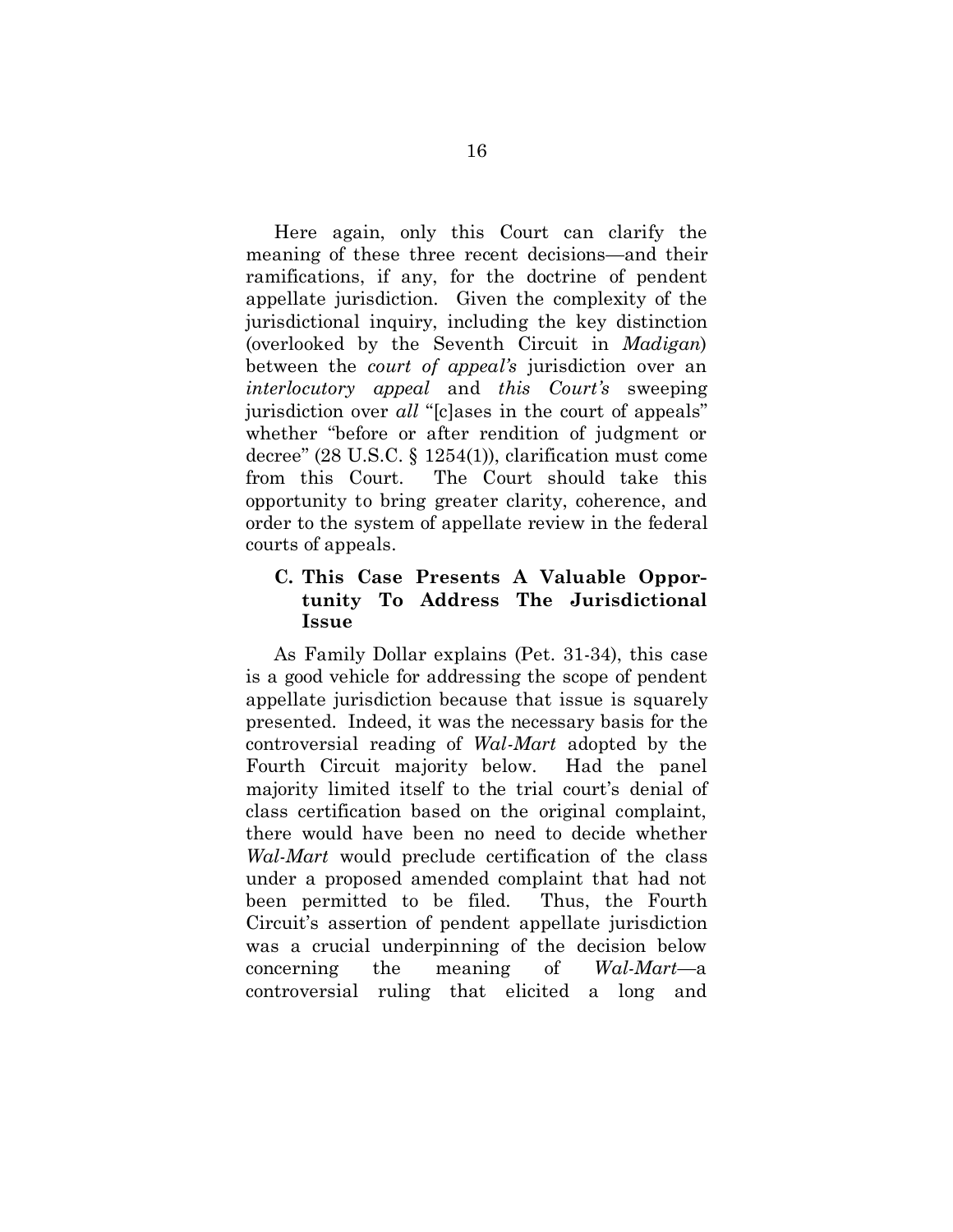vehement dissent by Judge Wilkinson. See Pet. App. 26a-59a.

Nor is this all. Unlike in *Madigan*, where (as explained above) the Seventh Circuit had exercised pendent appellate jurisdiction over an issue that concededly was "unrelated" to qualified immunity, the ruling reviewed pursuant to the Fourth Circuit's exercise of pendent appellate jurisdiction here was *not* completely unrelated to the trial court's separate ruling on class certification. As the Fourth Circuit observed, the trial court's decision to deny leave to amend the complaint rested, albeit only in part, on a reading of *Wal-Mart* (at least as it applied to the amended complaint). But it also rested on a variety of other grounds that plainly were not "inextricably intertwined" with the class certification decision, including findings by the trial court that (1) allowing the amendment would cause prejudice to Family Dollar, (2) the "proposed amended complaint attempts to restate claims for individuals who stipulated to dismissal with prejudice" either of the Equal Pay Act claims or the entire case, (3) the proposed complaint sought monetary relief that was foreclosed by *Wal-Mart*, and (4) plaintiffs' claim that the amended complaint was based on new facts they had recently learned was false. See Pet. App. 70a-74a. As that list makes clear, the Fourth Circuit majority was simply wrong in concluding that resolution of the *Wal-Mart* issue "will necessarily resolve" the appeal from the denial of the motion to amend the complaint (and so was "inextricably intertwined" as that term is understood in the Fourth Circuit). Pet. App. 8a-9a.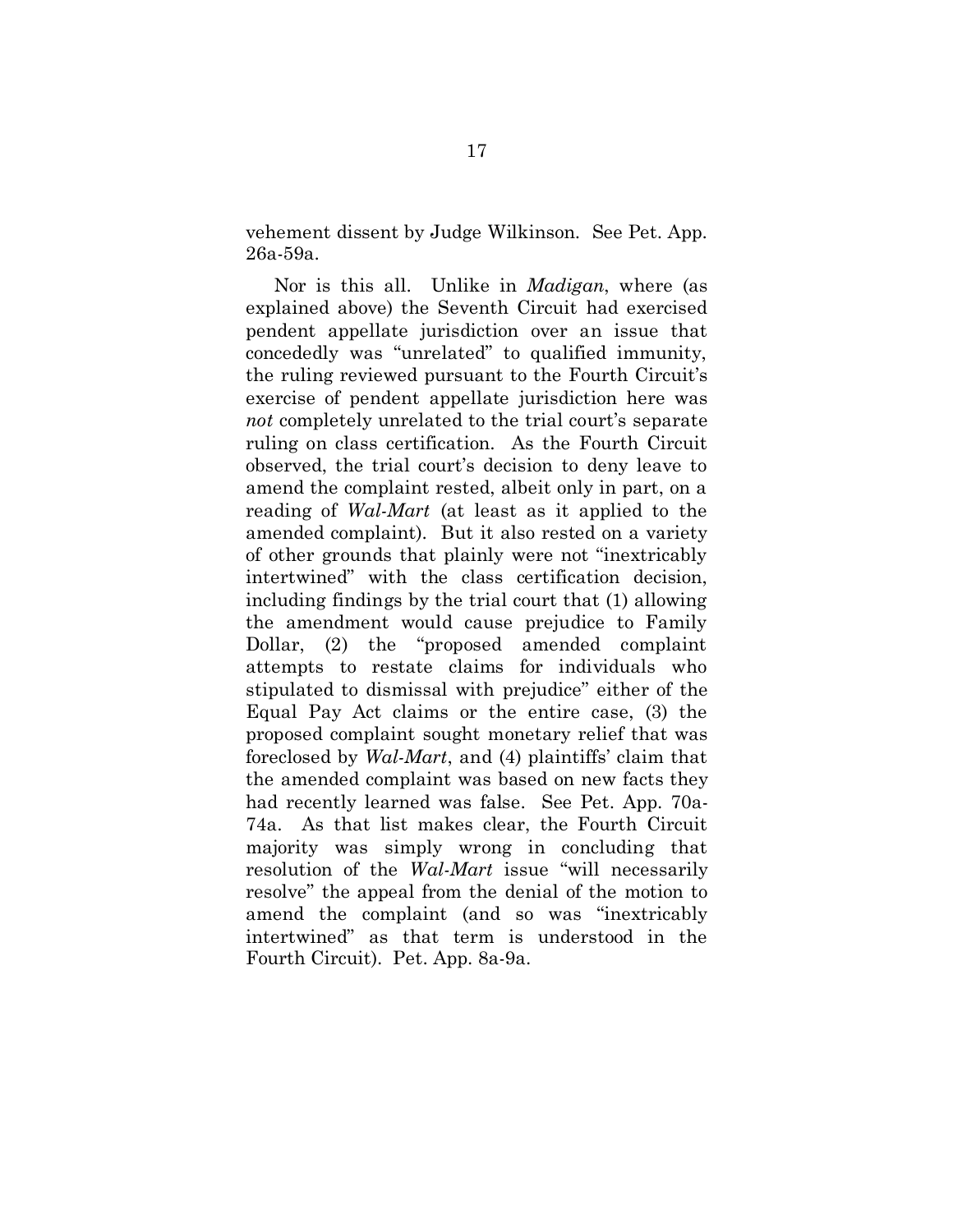In any event, the fact that there is *some* relationship between the *Wal-Mart* issues and the decision not to permit the amended complaint means that this is a good vehicle for defining the meaning of the "inextricably intertwined" standard as well as other standards deployed in this setting (including the "necessary to ensure meaningful review" standard). What is more, this case would also allow the Court to clarify whether there is a limiting principle that should or must be applied to the exercise of pendent appellate jurisdiction *even where such jurisdiction is appropriate*. For example, assuming that it was appropriate for the Fourth Circuit to exercise some form of pendent appellate jurisdiction, should the appellate court have merely addressed the related *Wal-Mart* issue that was implicated in the ruling on the motion for leave to amend, and then simply remanded to the trial court to determine in the first instance whether that made any difference in its ruling on the motion to amend? Such a minimalist approach to pendent appellate jurisdiction would have obviated the need for the Fourth Circuit to review the unrelated factual findings concerning prejudice and other matters that were also the basis for the ruling on the motion to amend.

Finally, this case should be granted because it involves an appeal taken under Rule 23(f) and therefore offers the opportunity to more clearly define the scope of such appeals, once granted. Rule 23(f) appeals are often resolved by unpublished decisions or by unpublished orders simply denying leave to appeal. See Barry Sullivan & Amy Kobelski Trueblood, *Rule 23(f): A Note on Law and Discretion in the Court of Appeals*, 246 F.R.D. 277, 284 (2008) (concluding based on empirical analysis of dockets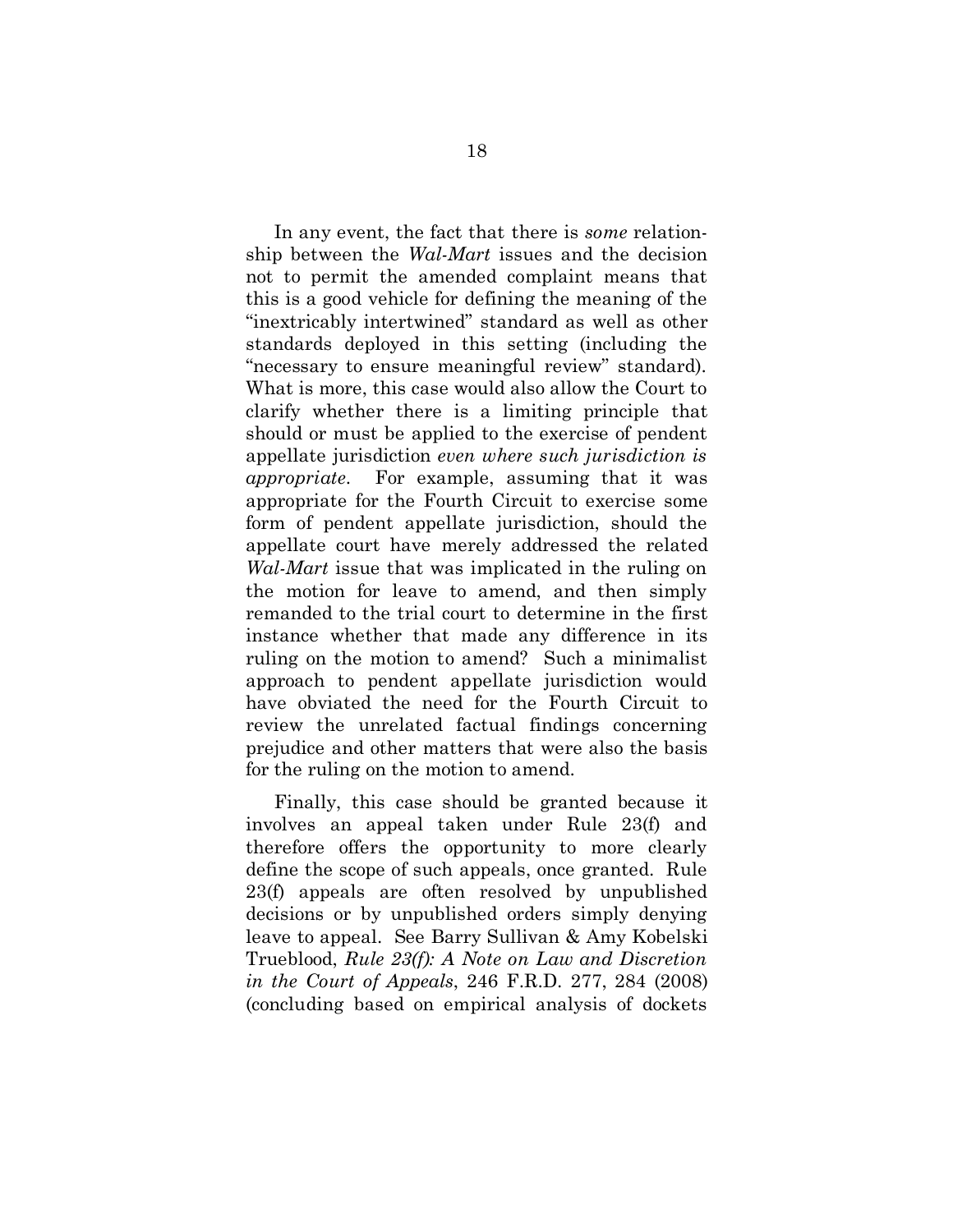that only 10% of decisions accepting or denying Rule 23(f) petitions resulted in a published or electronically available opinion; 90% were "reflected only in docket entries, and, even then, the court's reasoning may not be provided in the docket sheet"). In this case, there is a lengthy published opinion by a divided panel that squarely addresses the issue of pendent appellate jurisdiction. As explained above, there is a pressing need for greater certainty and predictability concerning not only the scope of Rule 23(f) appeals but also the standards governing class certification. A grant of review would permit this Court to offer that much-needed clarification on both fronts.

#### **II. The Fourth Circuit's Cramped And Indefensible Reading Of** *Wal-Mart* **Warrants Further Review Or Summary Reversal**

"[C]lass actions are without doubt the most controversial subject in the civil process today." Bruce Hay & David Rosenberg, *"Sweetheart" and "Blackmail" Settlements in Class Actions: Reality and Remedy*, 75 NOTRE DAME L. REV. 1377, 1377 (2000). Much of the controversy centers on certification; indeed, as explained above (at pages 1-2), class certification can transform a comparatively modest case into one with millions of claimants and billions of dollars in claimed damages. This Court's decision in *Wal-Mart* brought substantial clarity and greater predictability—to this important area of law by insisting on a stringent approach, among other things, to the inquiry into "commonality" under Rule 23(a)(2).

As Family Dollar demonstrates (Pet. 10-15), however, the panel majority's analysis of the class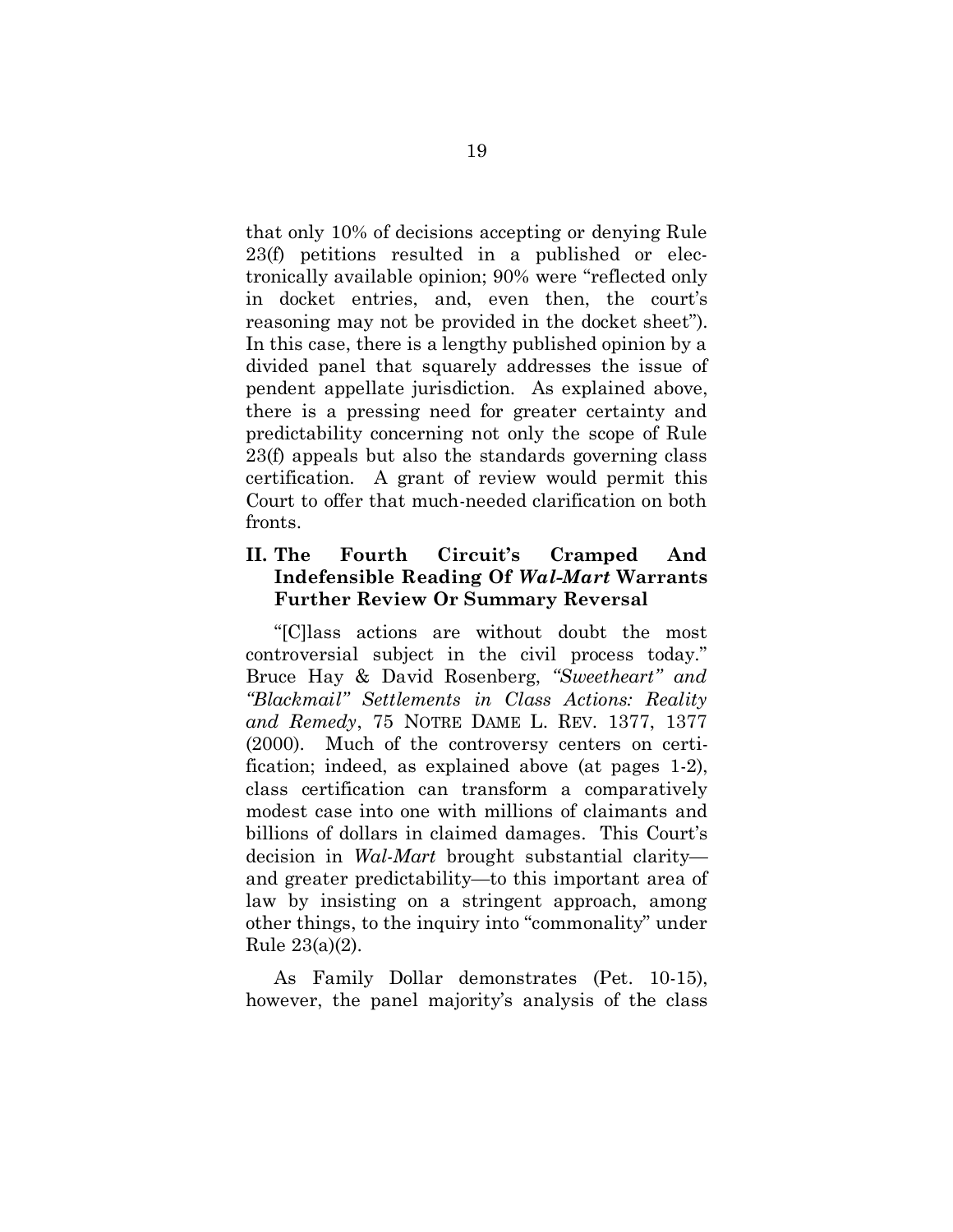certification issue rests on a highly distorted reading of *Wal-Mart* that is fundamentally flawed. The lower court's analysis of *Wal-Mart* is also squarely at odds with the decisions of other circuit and district courts. Pet. 15-18. Given the real-world stakes of class certification, those are reasons enough for this Court to summarily reverse (or at a minimum grant plenary review of the first question presented). But there are still more reasons why this Court should not permit the decision below to stand.

#### **A. If Left Uncorrected, The Decision Below Will Create Uncertainty And Expose Class-Action Defendants To A Higher Risk Of Burdensome And Unwieldy Litigation And Coercive Settlements**

As explained above (at pages 1-2), the combination of thousands of claims into a single lawsuit—subject to a single jury verdict—transforms many otherwise ordinary lawsuits into bet-thecompany litigation. See *In re Rhone-Poulenc Rorer, Inc.*, 51 F.3d 1293, 1298 (7th Cir. 1995). The resulting enormous pressure to settle is present even where the merits of plaintiffs' claims are weak. Judge Friendly aptly labeled "settlements induced by a small probability of an immense judgment in a class action 'blackmail settlements.'" *Ibid.* (quoting HENRY J. FRIENDLY, FEDERAL JURISDICTION: A GENERAL VIEW 120 (1973)).

Against this backdrop, judicial decisions that increase the likelihood that large, sprawling, and unwieldy nationwide classes will be certified under Rule 23 are a significant problem for national retailers. According to the Fourth Circuit panel majority, this Court's decision in *Wal-Mart*—holding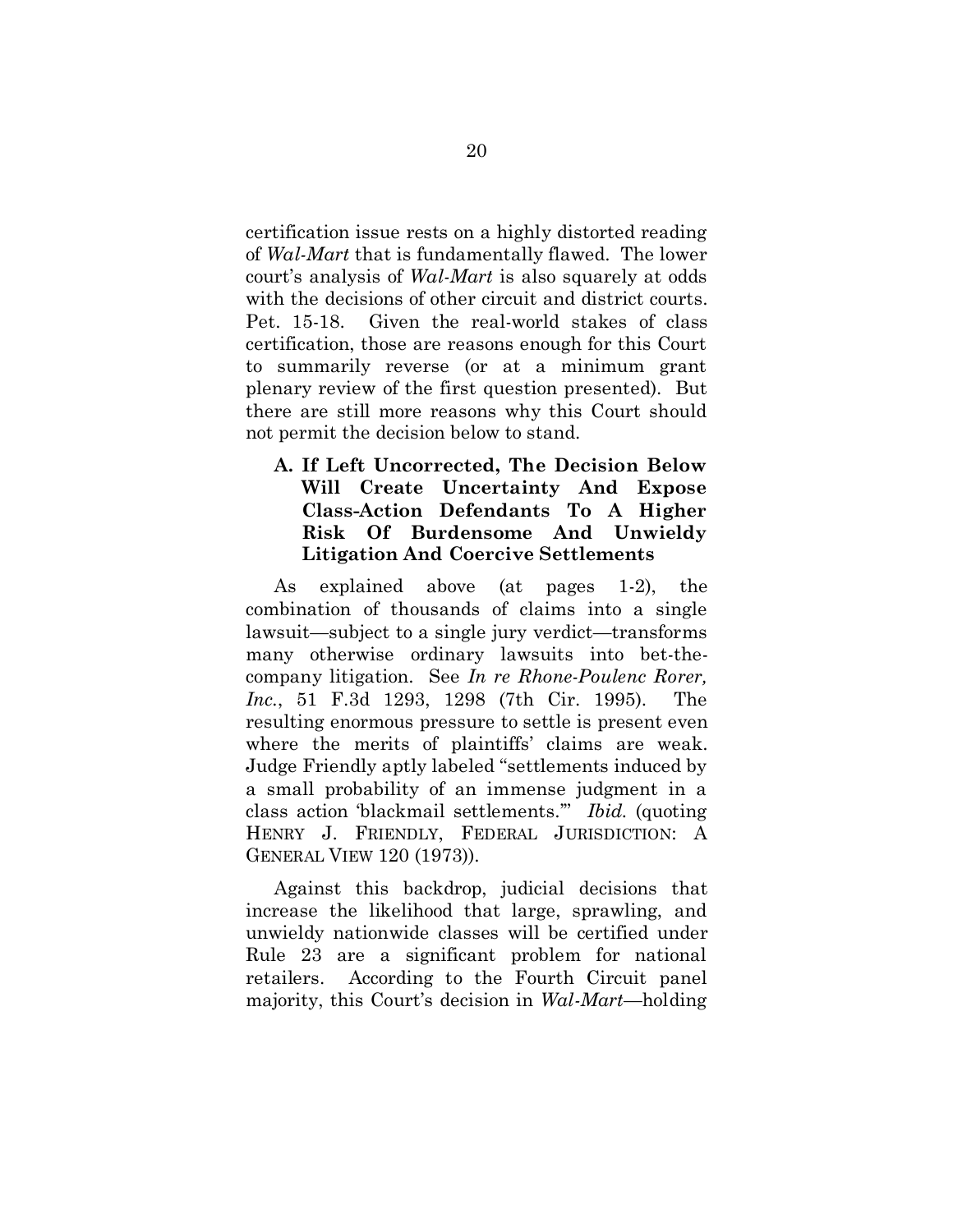that just such a sprawling class action against a nationwide retailer could not be certified—"is limited to the exercise of discretion by lower-level employees, as opposed to upper-level, top-management personnel." Pet. App. 14a. As Judge Wilkinson correctly noted, that nonsensical and highly malleable distinction effectively "drain[s]" *Wal-Mart* "of meaning," Pet. App. 26a, thereby reintroducing into the class-certification process much of the harmful uncertainty that *Wal-Mart* eliminated. See also Pet. 13-14 (explaining why the Fourth Circuit's test is unworkable). The majority's refusal to adhere faithfully to *Wal-Mart* also "unload[s] on the district court the prospect of a massive, nationwide class action whose administrability would in all likelihood prove impossible." Pet. App. 26a (Wilkinson, J., dissenting). To correct this error below and restore greater predictability to class-action law, further review by this Court is needed. And, of course, only this Court can authoritatively say what *Wal-Mart* means and resolve the conflict in the lower courts created by the decision below.

#### **B. The Decision Below Will Also Encourage Forum-Shopping, Especially In Cases Involving Nationwide Retailers Such As Many Of RLC's Members**

The fact that the Fourth Circuit apparently stands alone in adopting (in direct conflict with other federal circuit and district courts) a cramped and nonsensical reading of *Wal-Mart* is not a reason to either deny or defer further review. On the contrary, the Fourth Circuit's decision raises the very real possibility that nationwide class action lawsuits against national retailers (and other national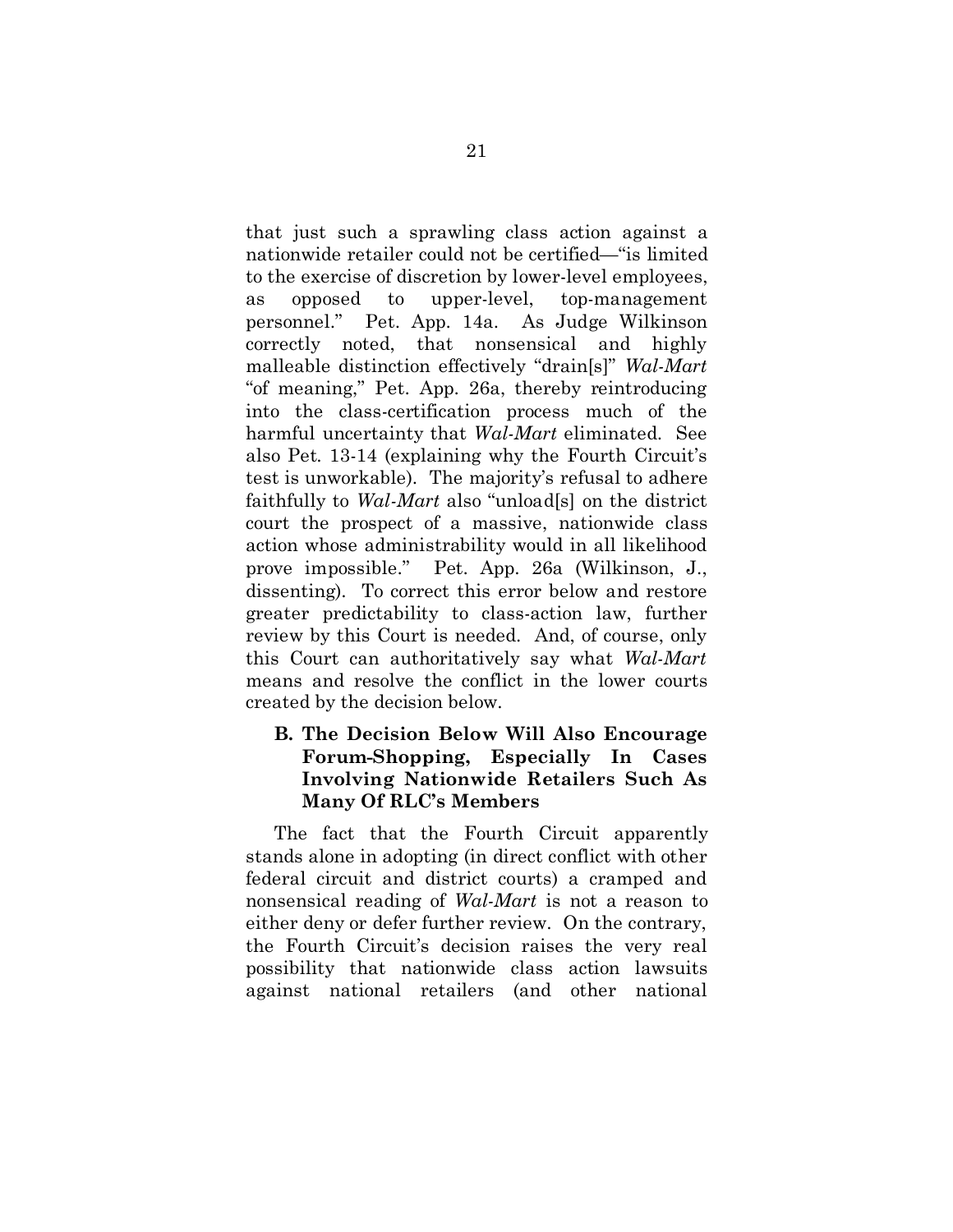businesses) will simply be filed in Fourth Circuit. Such an outcome, of course, would further undermine the significant protections for class-action defendants recognized by this Court in *Wal-Mart*. The Court should act now to prevent such blatant forum-shopping.

The venue rules governing federal class actions provide substantial leeway to plaintiffs' counsel who wish to secure venue in a particular jurisdiction. For starters, the general venue provision (28 U.S.C. § 1391(b)) provides, among other things, for venue in any "judicial district in which a substantial part of the events or omissions giving rise to the claim occurred." *Id.* § 1391(b)(2). The venue provision applicable to Title VII claims contains similar language. See 42 U.S.C.  $\S$  2000e-5(f)(3). Significantly, courts look to the claims of the *named or representative plaintiffs* in conducting the venue analysis in class actions. See, *e.g.*, *Quarles* v. *General Investment & Development Co.*, 260 F. Supp. 2d 1, 7- 14 (D.D.C. 2003); 2 WILLIAM B. RUBENSTEIN, NEWBERG ON CLASS ACTIONS § 6:36 (5th ed. 2013).

Plaintiffs' counsel, of course, selects the named representatives to include in the class-action complaint. Where, as here, a class action targets a national retailer or other nationwide business with a presence in virtually every jurisdiction and includes claims such as for alleged employment discrimination on a nationwide basis, it is possible for plaintiffs' counsel to ensure that venue will lie in the Fourth Circuit. This Court should take action now to ensure that the *Wal-Mart* decision is faithfully implemented on a uniform basis.